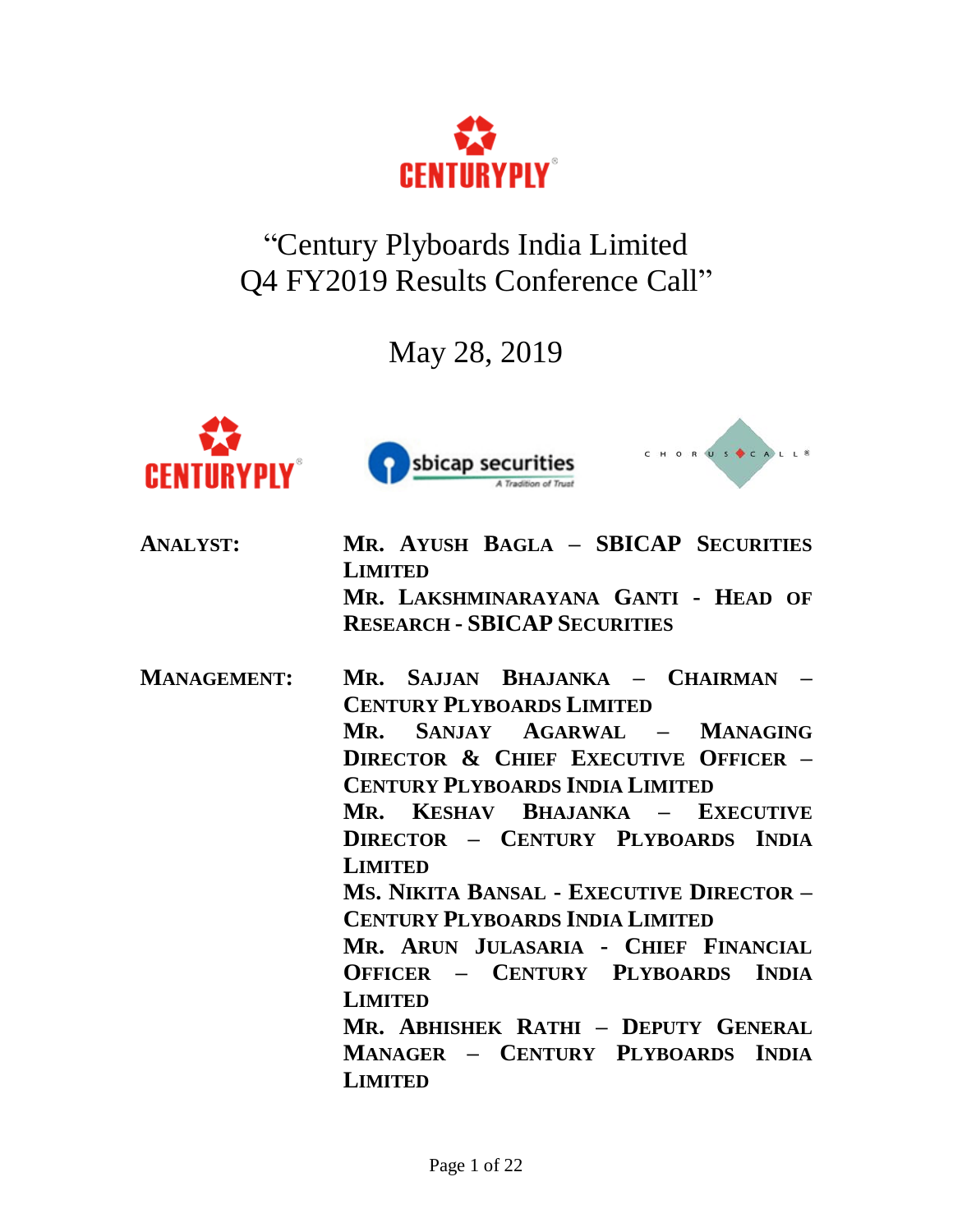

- **Moderator:** Good day ladies and gentlemen and welcome to the Century Plyboards India Limited Q4 FY2019 earnings conference call hosted by SBICAP Securities Limited. As a reminder all participant lines will be in the listen-only mode and there will be an opportunity for you to ask questions after the presentation concludes. Should you need assistance during the conference call please signal for an operator by pressing "\*" then "0" on your touchtone phone. Please note that this conference is being recorded. I now hand the conference over to Mr. Ayush Bagla from SBICAP Securities Limited. Thank you and over to you Sir!
- **Ayush Bagla:** Thank you Margreth. Good afternoon, everyone, and welcome to the Q4 FY2019 Earnings Conference Call of Century Plyboards India Limited. I would like to thank the management for again giving SBICAP Securities the opportunity to host this call. I have with me Mr. Lakshminarayana Ganti, Head of Research at SBICAP Securities. From the CenturyPly management team, we have today Mr. Sajjan Bhajanka, Chairman; Mr. Sanjay Agarwal, M.D. and CEO; Mr. Keshav Bhajanka and Ms. Nikita Bansal, ED; and Mr. Arun Julasaria, CFO. We will begin the call with the opening remarks from the management and then move to Q&A. Thank you.
- **Sajjan Bhajanka:** Yes, good afternoon friends. I am Chairman of the company. Our MD, Sanjay Agarwal, my son Keshav Bhajanka, Nikita and Mr. Arun Julasaria, they are with me to take queries and to brief you for the fourth quarter results and for the annual results. And now I hand over to Mr. Julasaria for a brief introduction.
- **Arun Julasaria:** Good afternoon, ladies and gentlemen. First of all, I would like to mention customary disclaimer that this concall is just to discuss company's historical numbers and future outlook. In no way this should be construed an invitation to invest in the company. Results for the quarter along with detailed analysis is already mailed to you and also posted on the stock exchange and company websites. So I will not take much of your time and take you through on the basic numbers and macros.

Comparing whole year results, overall net revenue including other operating income increased from Rs.1967 Crores to Rs.2263 Crores with a growth of over 15%. Out of such 15% growth, 9% growth came from MDF and balance from other businesses. Blended EBITDA margins declined from 15.9% to 13.5%. If we figure out 2.5% decline EBITDA margins it works out to be approximately Rs.54 Crores, while EBITDA in particleboard and others were higher by Rs.3.5 Crores and Rs.4.5 Crores, respectively. The EBITDA in laminate, MDF, ply and CFS were lower by Rs.31 Crores, Rs.15 Crores, Rs.9 Crores and Rs.6 Crores, respectively. EBIT margins were marginally down from 11.8% to 11.3%. PBT was also marginally down from 10.1% to 9.4%.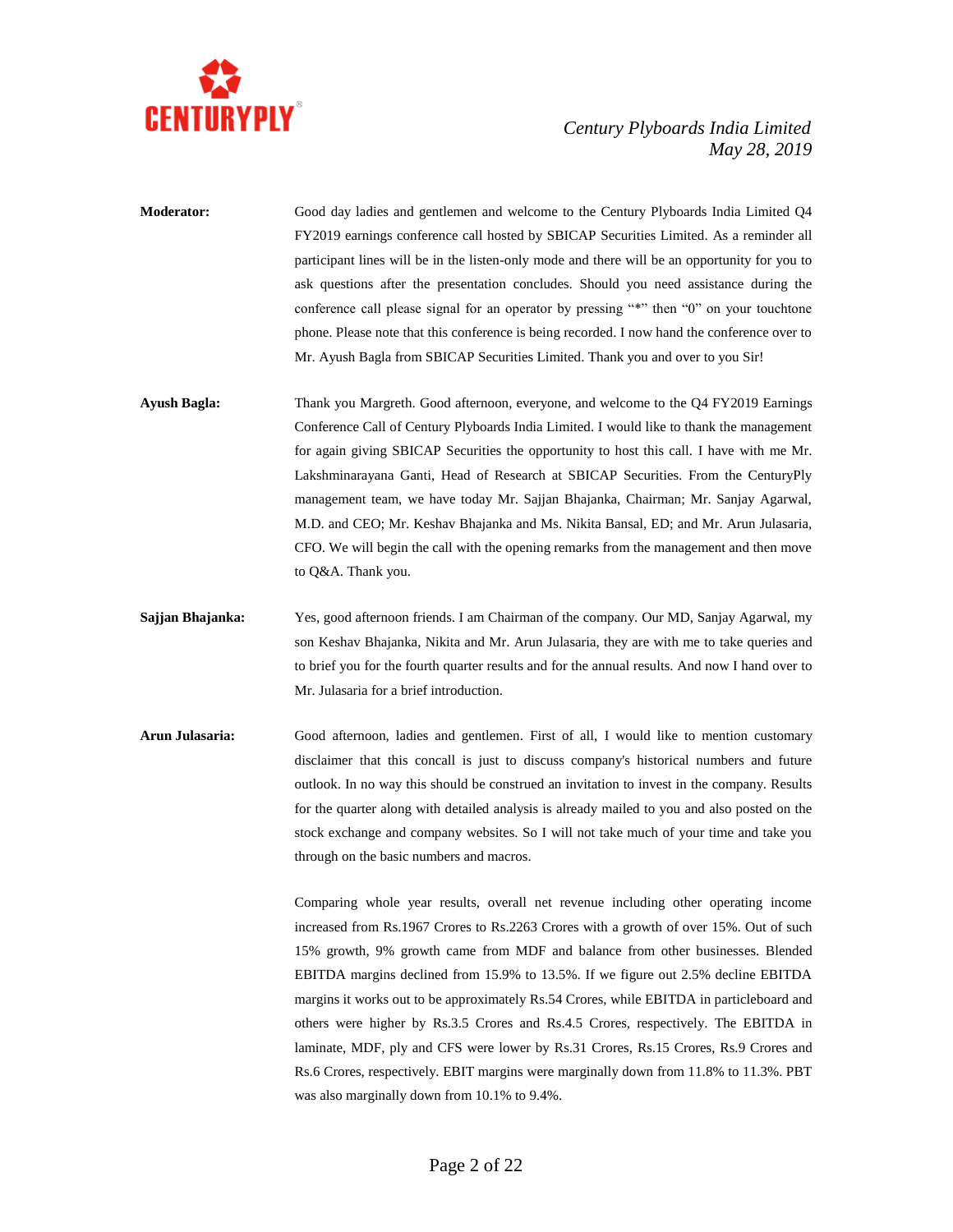

For Q4 on YOY basis, overall net revenue including other operating income is increased from Rs.544 Crores to Rs.583 Crores with a growth of 7%. Here again, out of 7% growth, 1.4% growth came from MDF and balance from other businesses. Blended EBITDA margins are now 11.4% compared to 15.5%, EBIT is now at 9% compared to 10.4%. PBT now is 7.4% compared to 8.2%.

Also for the financial year 2019, total adverse forex movement was Rs.16.28 Crores as against Rs.6.61 Crores last year. Out of such Rs.16.28 Crores, Rs.9.22 Crores were taken as borrowing cost and balance Rs.7.06 Crores has impacted EBITDA margins. Out of total Rs.16.28 Crores, Rs.9.89 Crores was realized and balance Rs.6.4 Crores is mark-to-market loss. In order to de-risk ourselves from forex adverse movements, we have continuously reduced our foreign exchange exposure, which now is only Rs.109 Crores approximately against Rs.365 Crores approximately last year. Out of total exposure, around 82% was in U.S. dollar and balance was mainly in Euro.

Now coming to segments, while the volume of plywood for the whole year increased by 6% YOY basis, the value growth was 5%. The difference is due to change in product mix. While the whole year EBITDA of ply segment was marginally lower at 13.6% compared to 14.3% last year, the EBITDA for Q4 was substantially lower at 9.7%. The gross margins for Q4 were almost same. The EBITDA was lower because of various sales-related expenditures not evenly incurred throughout the year.

Volume growth in laminate for the whole year was 8%, and value growth was 16%. Major input cost of laminate is imported design paper and crude-based chemicals. Both have sharply gone up in the last four years due to rupee depreciation and upward crude prices. With the introduction of new capacities in market, this increase cost could not be passed on, but now with stable rupee and downward crude prices, profitability will start to crawl back to normal.

For the whole year, MDF was operated at 65% capacity, and for Q4, it operated at 68% capacity. Reduced prices in the market have lowered the realization and profitability in this segment. While we were likely to operate at above 80% capacity in Q4, due to some technical problems, plant had to shutdown for almost 15 days and we could not achieve targeted capacity of 80%. MDF segment has shown significant jump in revenue with growth of 162% for whole year and 17% for Q4 on YOY basis. EBITDA margins for the whole year were 13% against 18% last year. While average price realization compared to last year was down by 10%, EBITDA were down only by 5% because of higher capacity utilization and operational and technical efficiency. We are continuing to hold our dominant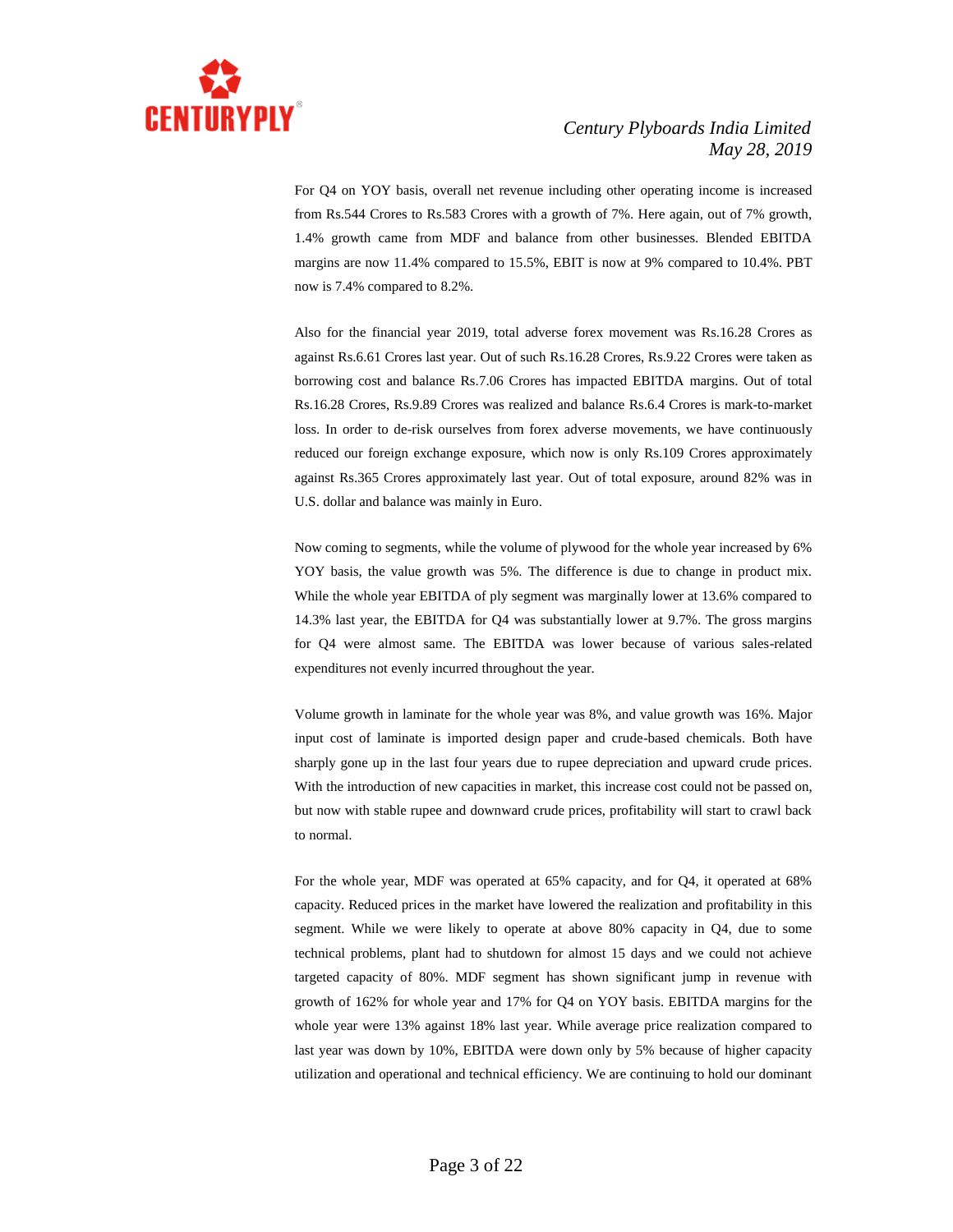

position in MDF market and expect to reach at least 90% capacity utilization in current financial year. We do not expect further price reductions.

Particleboard has performed significantly well and has reached over 100% capacity and desired profit margins. We are looking for introduction of new capacities. Logistic business has faced issues of lower volumes though average realization has increased, lower volume is attributable to new competition.

The net worth of the company stood at Rs.969 Crores as on March 31, 2019. On the debt side, even after taking major capex, company is still very low geared with long-term debt equity ratio nearly 0.18 against 2 accepted by bankers. All other ratios are stable.

With these words, I will pass this conference call for questions and answers. Since promoters of the company are on call, I will request you to focus more on quality questions. Queries relating to numbers can always be made to ourselves, made to me or Mr. Rathi separately. Please go ahead with your questions.

- **Moderator:** Thank you very much. We will now begin the question and answer session. Ladies and gentlemen, we will wait for a moment while the question queue assembles. The first question is from the line of Sriram Rajaram from Sundaram Mutual Fund. Please go ahead.
- **Sriram Rajaram:** So in Q4, I think we had a margin surprise of 9.5% in the plywood segment. I could not hear it properly. So if you could just elaborate on why we have seen a sharp fall in margins despite gross margins moving from 28% to 31% on a sequential basis and my other question is Sir on the core plywood volumes, which has been at 6% for the full year. How do you see this moving forward, I mean, is there a structural trend that we are able to see that on the usage of MDF is probably resulting in lower volumes and I think earlier calls, you have commented on moving into a lower end segment, and thereby, we could have more volumes, although margins would be compromised. So is that strategy on or how do we see this?
- **Arun Julasaria:** Replying to your first part of the question, as I mentioned in my earlier opening remark that EBITDA margins for plywood in Q4 are specifically lower before the certain sales-related expenditures, which are not evenly incurred throughout the year. These expenditures were relating to balanced CSR expenditure, making of some catalogs, samples, etc. So these are all expenditures, in fact, whole year, but they have come this time in Q4 only. Second part of your question will be replied by our M.D., Mr. Agarwal.
- **Sanjay Agarwal:** Would you please repeat the second part again?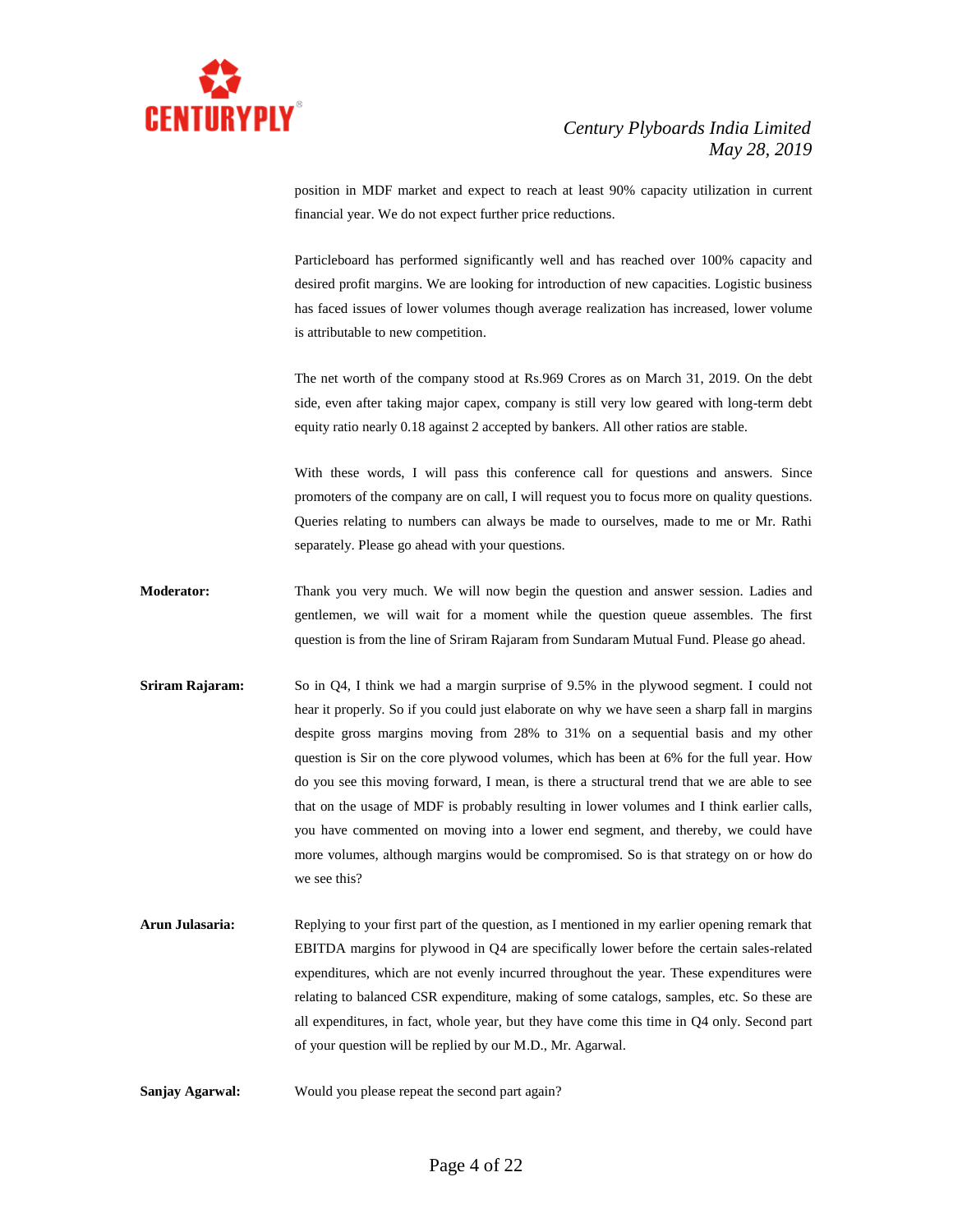

- **Sriram Rajaram:** No Sir, I just want to understand. Is there a structural trend that we are able to see on account of MDF we have been growing slower in the plywood space and earlier, we had a vision in mind that we probably move down to lower in the plywood segment. That is where the volume growth really comes now. If that is the case, how do we see the volumes going forward? It is still the same, right, I mean, volumes have not gone anywhere?
- **Sanjay Agarwal:** Yes. It is okay. Now I understand the question. You see our minds are absolutely clear that MDF is actually replacing the lower strata of the plywood segment and it is doing a wonderful job. I do not think that even one single furniture work or interior work is now done without few pieces of MDF. So MDF has actually entered every household. Every carpenter or a contractor is now using it. So as far as MDF story is concerned, it is good and it is progressing. You see right now, we do not have any material to supply that is the situation actually. Now we let us go to plywood. Our part of the plywood, yes, we expected a much stronger growth. We have been expecting 9%, 10% or 11%, but then yes, we have ended at 6%. So we still expect that yes, it will be better, but very frankly, still, I am not seeing much of a movement in the market maybe because of the elections have just ended or maybe the whole economy. If I see any other company also, I do not think the growths are very robust anywhere else. But our company is absolutely ready in every respect with our capacity, brand, our depth in the market. Our working with the retailers is really increasing in numbers of retailers, but yes, the growth is yet to happen.
- **Sriram Rajaram:** So in Q4, what was the volume mix for you in terms of Sainik versus non-Sainik or premium, some number you can give in percentage terms?
- **Arun Julasaria:** You give us a moment; meanwhile, you go ahead with a question. We will give you that.
- **Sriram Rajaram:** Yes, so basically, Sir, when we are seeing that the MDF is basically disrupting the lowerend plywood market and we ourselves want to focus on the lower end and get more volume, so does not it seems somewhere something is?
- **Sanjay Agarwal:** No, there is a difference, we cannot enter into the lower market with our plywood. Century Plyboards cannot even think of being in that segment actually, which is about 30% to 40% of the market. In that market, we cannot even imagine to be there. It is too low. But MDF is even cheaper than that.

**Sriram Rajaram:** Okay. So what?

**Sajjan Bhajanka:** Like our upper brands price range is 100, so we have some brands which are available at 90 and 80, but in markets, there are non-brands or local brands which are available at 40, 45.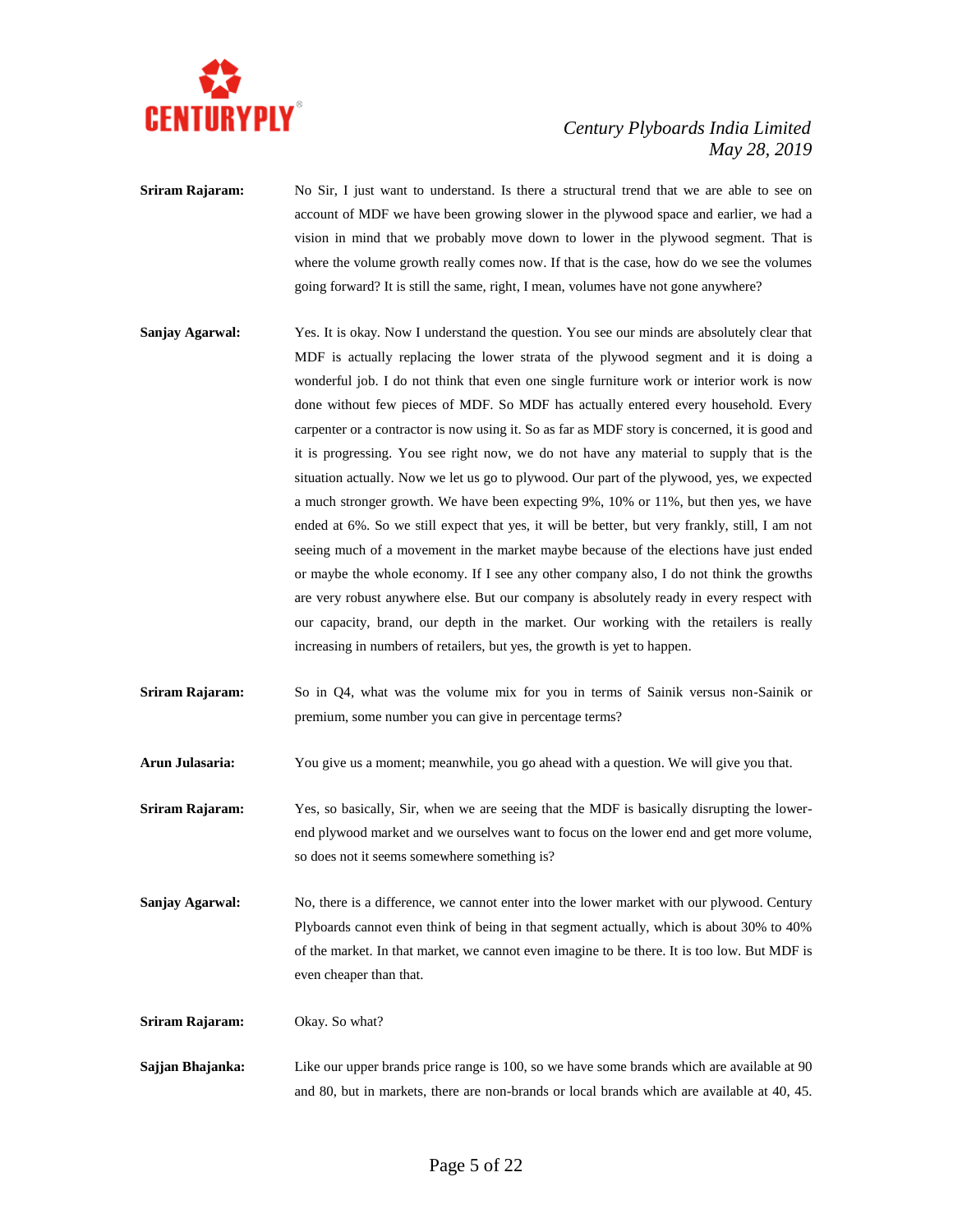

So that is not our target. We cannot go down up to that level because that is mostly they pay very less tax, other things there, so our lower segment means Sainik and this thing, which is maybe around 20%, 25% cheaper than the prime brand. So that is there and the MDF, when we compare with our prime brand, when the MDF price is less than 30% and the particleboard price is less than 50%.

So the lower market, which is otherwise also the plywood available at 40% of our price, that segment is badly affected on the MDF because the MDF quality is better than the cheapest plywood, the molding and other things, durability, even the exposure to insects, other things are not best secured in lower plywood and MDF that way, is better product. So MDF eating up and to my information, at least 10% of the factories in Haryana and Punjab have already been closed down.

- **Sriram Rajaram:** Okay. So do you have the detail, Sir, the prime and nonprime, premium one?
- **Arun Julasaria:** In fact, Sainik is almost somewhere between 30% and 32%.
- **Sriram Rajaram:** Okay. Sir, if you could quantify the expenditure that was booked in Q4, the sales-related, the CSR and stuffs, what is the quantum of the expense, Sir?

**Arun Julasaria:** Just a minute please. It is around Rs.15 Crores.

- **Moderator:** Thank you. I would request Mr Rajaram to come back in queue for followup question. We will move to the next question, which is from the line of Ashish Poddar from Anand Rathi. Please go ahead.
- **Ashish Poddar:** Yes. Thanks for taking my question. So do you think that from Q1 onwards, this high rise in the other expenses which we saw in Q4 will normalize or it will again have some bearing in the coming quarters?
- **Arun Julasaria:** In fact, there these are normal expenditures which we incur every year. Sometimes, there may be time difference. Sometimes, these are incurred in Q1, sometimes in Q2. Suppose we are making catalogs. Catalogs sometimes we make in Q1, sometimes we make in Q2. So if that expenditure comes in one particular quarter, expenditures of both quarters shoot up.
- **Ashish Poddar:** Okay, so you are saying that the coming quarters will be normal in that way?
- **Sanjay Agarwal:** Yes.
- **Arun Julasaria:** It should be normal.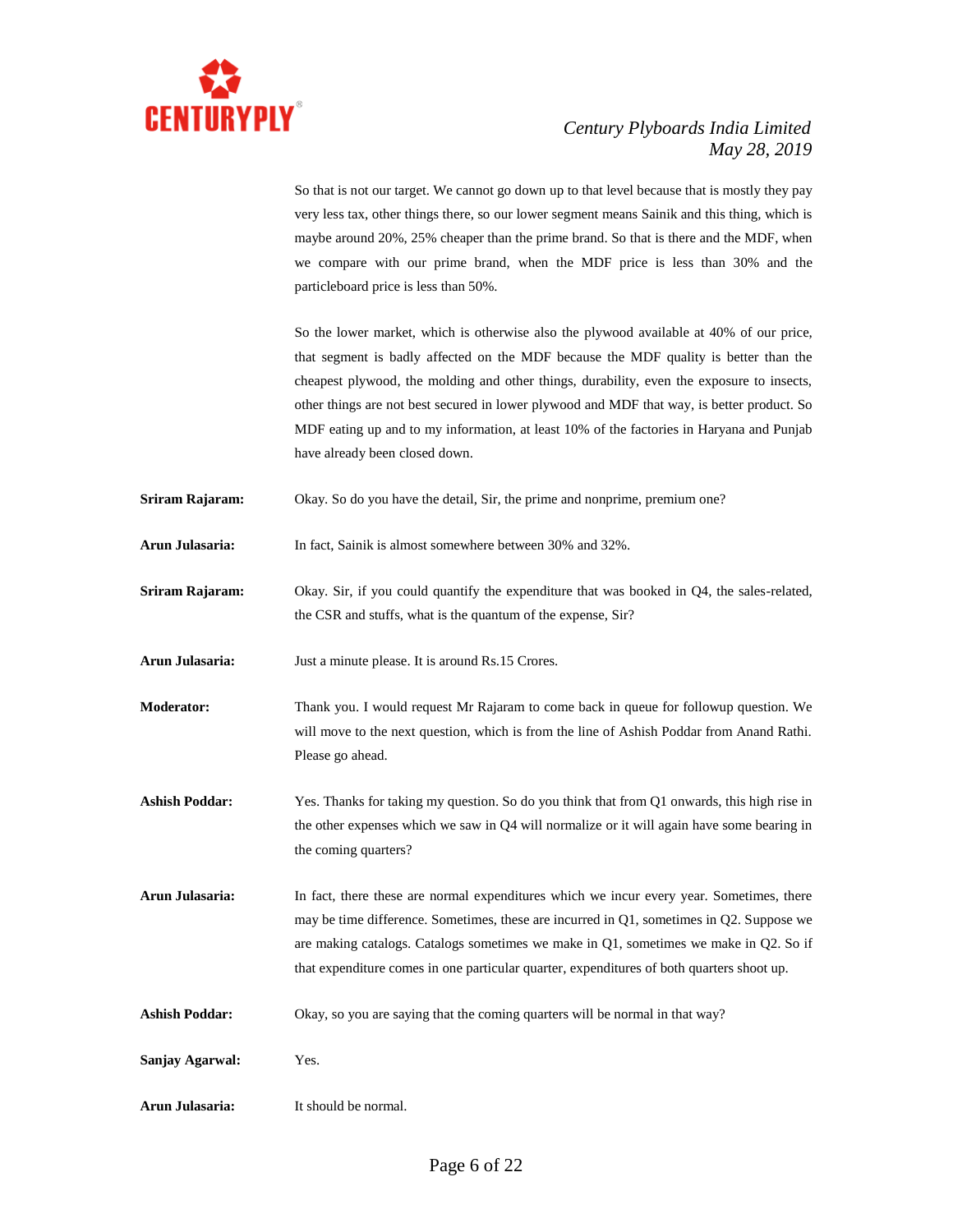

- **Sajjan Bhajanka:** Yes. Hopefully, it should be normal and last quarter, we are having some political donations also. So that means that is an unusual thing that will again come during the next assembly elections or the next parliament election.
- Ashish Poddar: Right and on the growth side, so the ply business, we understand Q4 may have got impacted because of elections and all. So how is the demand scenario moving now in last 5, 10 days. Is it still muted or you are seeing some kind of recovery and how do you see the full year going ahead?
- **Sanjay Agarwal:** See, we are very positive about it, and I think in every discussion, we say that, yes, we are ready in terms of our capacity or we are ready in terms of our market penetration or retailer expansion. Our team in the market has increased. So everywhere, we are ready, but of course, the growth has not happened. We still expect the growth to reach two-digit figure, but just to tell you….
- **Ashish Poddar:** No because Sir?
- **Sajjan Bhajanka:** Now I feel because I really should not give you a figure actually. We must achieve and then only we can think about it.
- **Ashish Poddar:** Yes. That is fine, but we are seeing good demand coming in the tiles and other building materials, but that is not happening in plywood.
- **Sanjay Agarwal:** Yes. I would not say that, that is happening at the moment in plywood. I would not say so.
- Ashish Poddar: So there is no concrete reason for that?
- **Sajjan Bhajanka:** We are next in the order, first building is completed then tiles are fitted then people take possesion of the flat and after that they will go for furniture's so we are almost last and after that, electrification, though we are the last thing and we are last, but one. So our number would come, but it may take some more time and there was a recent report that there is dilution in the inventory of the ready flats. In the last few months, there is a healthy dilution and with the government, I think there would be a big thrust on the housing. Housing sectors, they will provide low-interest money, and there will be other incentives. So I think with that, there will be growth in the lower segment then it will be followed by the middle segment and then the upper segment. So we cater to the upper segment and to the middle segment of the housing.

**Ashish Poddar:** Thanks and all the best Sir.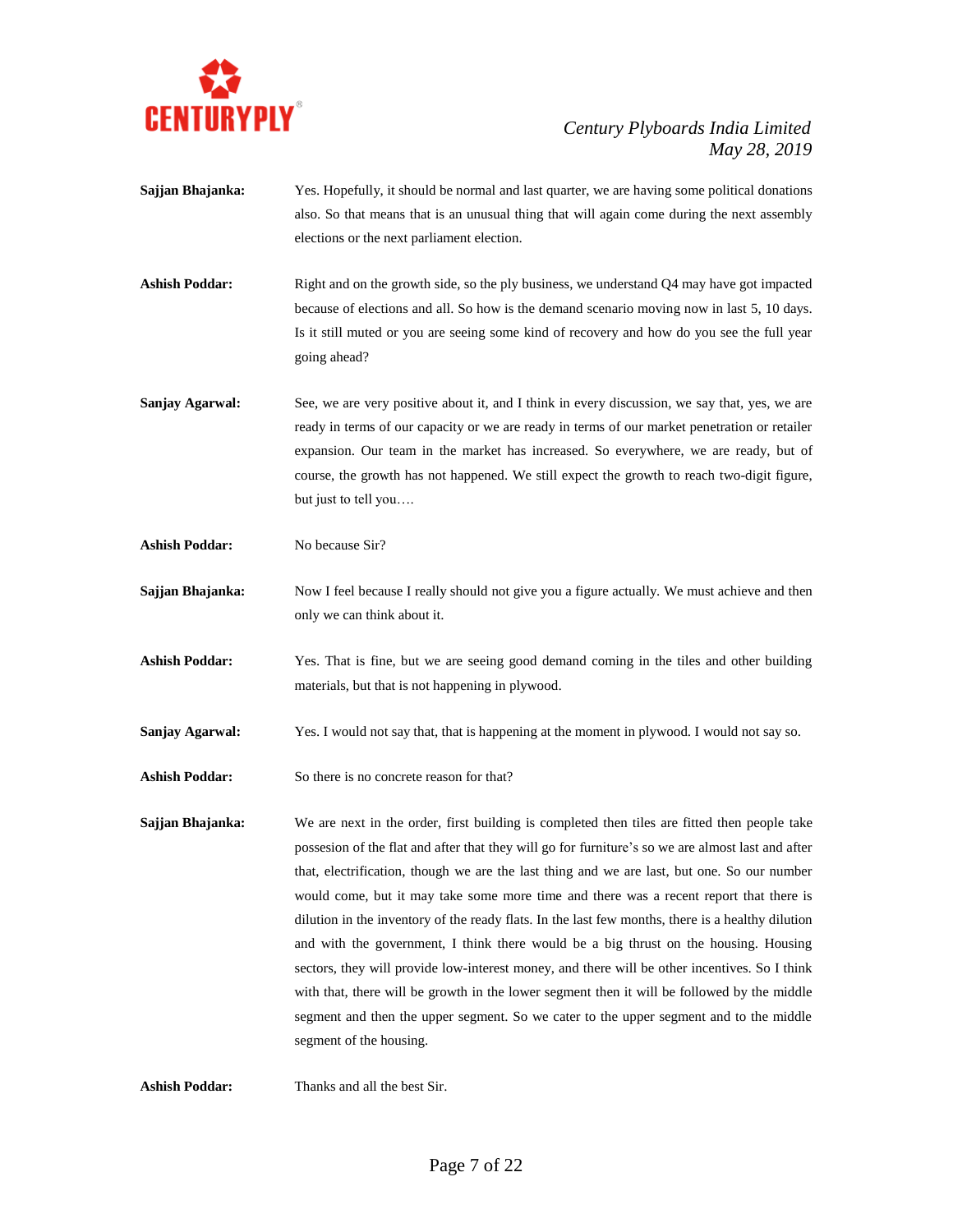

- **Moderator:** Thank you. The next question is from the line of Sonali Salgaonkar from Jefferies. Please go ahead.
- **Sonali Salgaonkar:** Thank you for the opportunity. Sir my question is related to the industry. Sorry again asking on the volume growth in FY2019, but what, according to you, are the reasons for a lower than expected volume growth in FY2019 and what do you think will change going forward, wherein you are expecting the volume growth to be good in FY2020?
- **Sajjan Bhajanka:** In the last financial year, by and large, was a sluggish year and almost all the products and more related to housing, we are actually facing some demand resistance. So this way, maybe cumulative effect of these factors, but usually, the one low year is usually followed by a better year and like the elections are over, there is likely to be a big thrust on housing. So things would improve.
- **Sonali Salgaonkar:** Okay. Sir, and also in the opening remarks, you mentioned that going forward, you are not expecting any further cuts in realization. Sir, I just wanted to understand what gives us this confidence considering the capacities that are there in the industry right now.
- **Sanjay Agarwal:** You see, we have to look at the North India because we have an advantage. The prices may go down further in maybe a little bit in South India or in Western India because of material coming out from foreign countries. But as far as North India is concerned right now, if you look at the markets, most of the companies are doing okay. We are actually unable to really supply our material and also I have seen that in the last about 45 days to 60 days that no prices have reduced, not even 0.25%. So that is my reason to say that further prices will not cut because we are able to run our factory at a full capacity utilization or, say, maybe 85% plus capacity utilization at the moment.

And yes, usually, during the rainy season, there may be a 5% or 10% fall in demand. So for just 5%, 10%, again, I do not think and other side also, we have to see the EBITDA has reached at a level. I do not think that there is any further scope to really go down. That gives me a full confidence at the moment at MDF and MDF growth, I must tell you that the growth story of MDF is intact, it is happening.

- **Sonali Salgaonkar:** Okay. Sir, my last question is what is your current capacity utilization for plywood?
- **Sajjan Bhajanka:** Plywood, it is I think around 75% to 80% on the various heads. It is 75% to 80%.
- **Sonali Salgaonkar:** Sure Sir. That is, it from my side.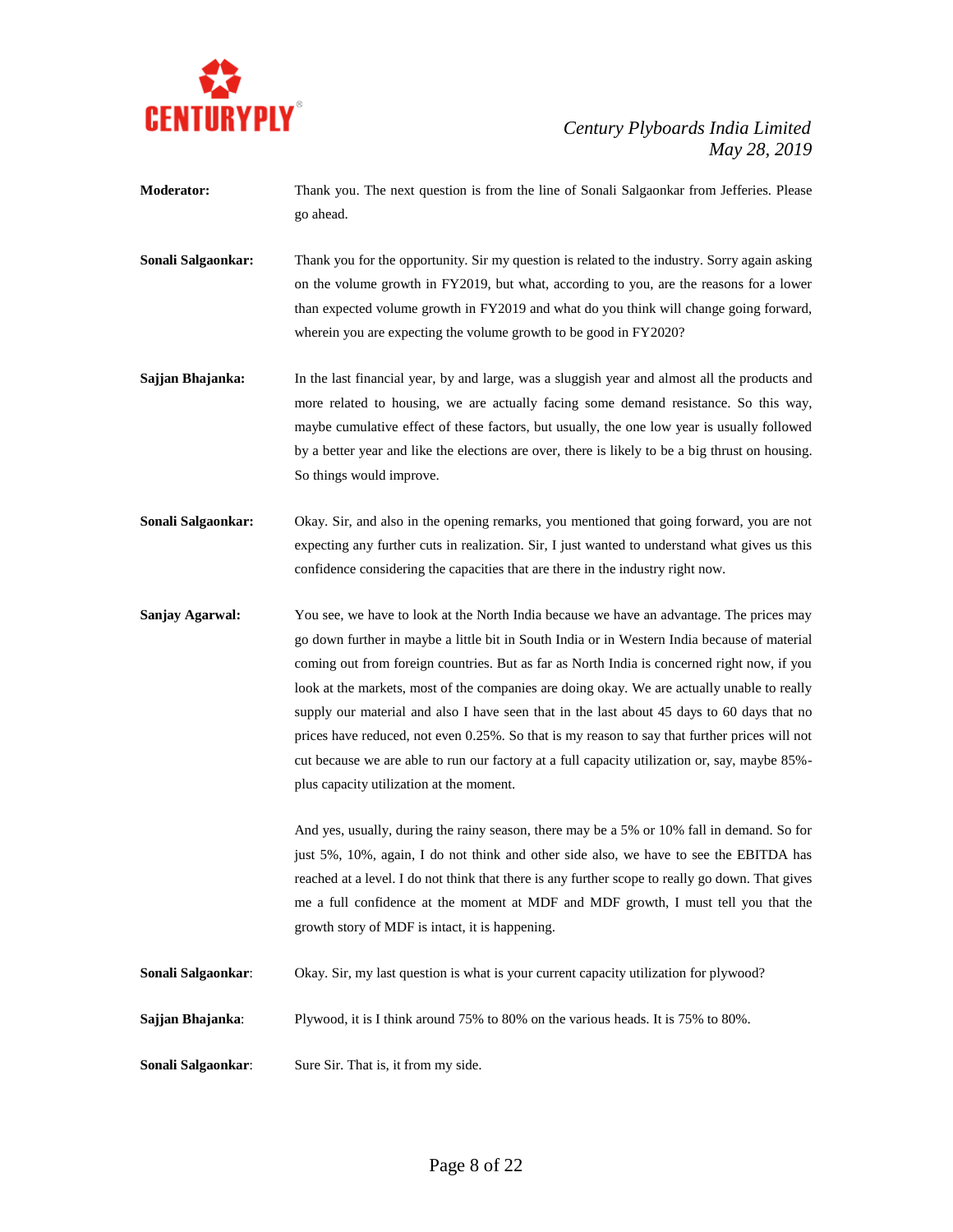

- **Moderator**: Thank you. The next question is from the line of Neha Talreja from Edelweiss. Please go ahead.
- **Neha Talreja**: Good afternoon. Thanks a lot for taking my question Sir. It was more pertaining to the segregation between the premium and then the Sainik. Can you give us a breakup? What was the breakup in FY2018 versus FY2019?
- **Arun Kumar Julasaria**: Yes. Usually, we have around 30% to 35% Sainik volume. For this year, Sainik volume was 31% for the whole year and last year, it was around 25%.

**Neha Talreja:** So that is related to different margins in the current year along with some increase in raw material price?

- **Arun Kumar Julasaria**: When we sell more of the lower end prices, our gross margin is a bit reduced.
- **Neha Talreja**: Okay. Sir, could you also explain to us what is happening in the commercial veneer segment? Are we able to sell the veneer because we have been continuously seeing a drop in volumes in this particular segment? So what is happening on...
- **Arun Kumar Julasaria**: Our Chairman will answer this question, okay?
- **Sajjan Bhajanka**: Commercial veneer segment, there is change in the market. Earlier, India was majorly importing timber and there were many factories making veneer and selling. And we are the market leaders in particular veneer market. But after that, like one by one, country started banning the export of raw timbers. And the source of timber was Solomon Island from where we are importing timber and we were making face veneer. But the volume reduced substantially. And the first priority was given to our own requirement. So after meeting our requirement to whatever the excess was available that we were selling and for our upper segments, we are using keruing/gurjan veneer, which comes from Myanmar. Again, Myanmar, there was spurt in the prices. Timber was not available. The modus operandi was changed. Earlier, the conditioners where they were doing the operation and government banned that and they have taken their operation in their own hand. And then an entire timber was operated and procured by the government, and they are auctioning it. So due to less availability, price jumped, then it was not very much viable. So many units in Myanmar closed down, so more than 50% units in Myanmar closed down. So last two auctions we have seen that timber price has substantially come down in Myanmar because the people are not bidding aggressively. And now we have like increase our production in Myanmar and in the coming time, we are expecting a little more veneer and we are putting up one unit at Gabon also. And mostly, the Indian plywood factory, they are using veneer from Gabon.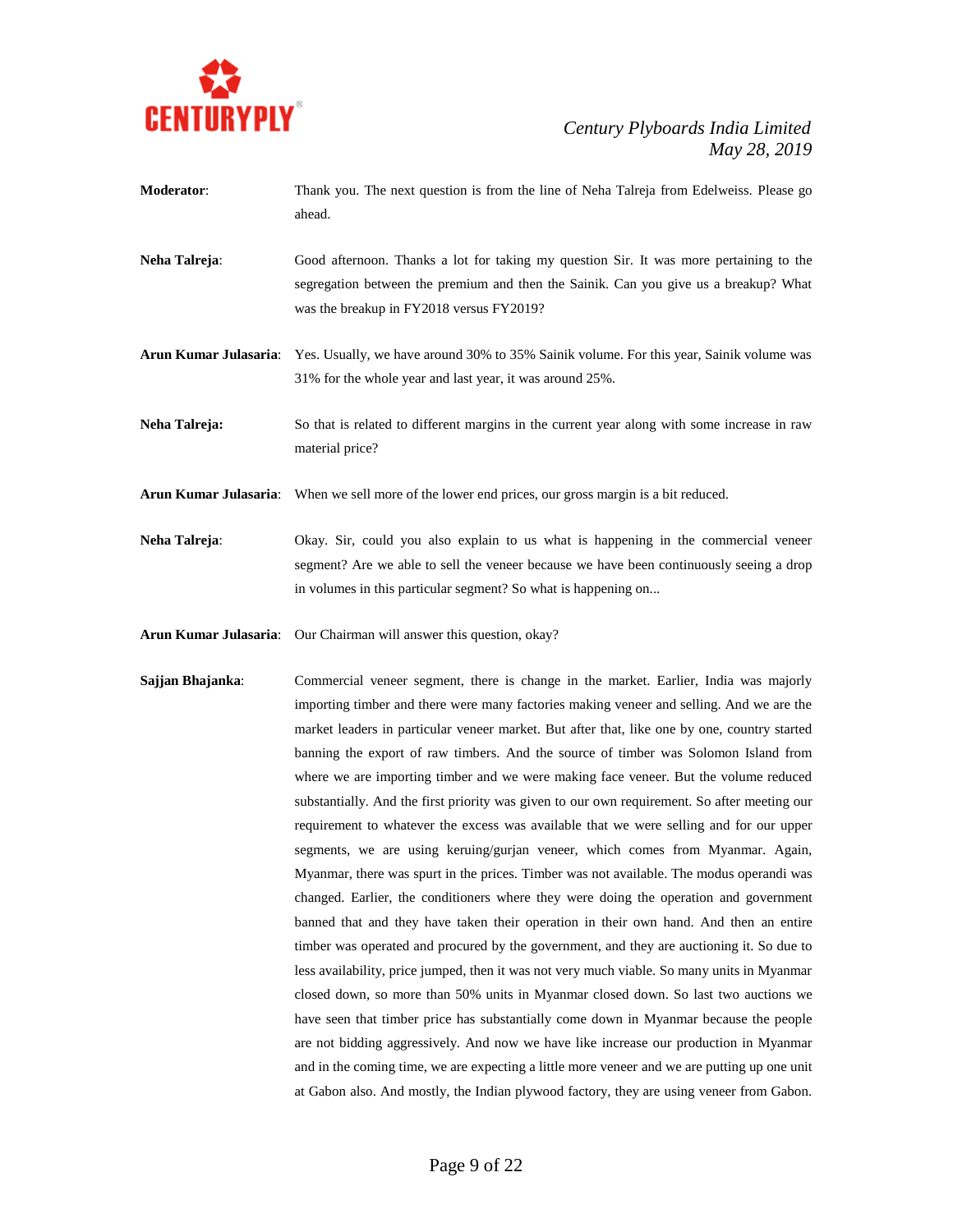

And Gabon, it is relatively cheaper. And now almost 50 manufacturers from India, they started production in Gabon. So far, we are not using Okoume veneer, which is the veneer coming from Gabon. But luckily, for our lower end products, we have started using Okoume. So now we have majorly two source for veneer for our own requirement and for filling the market that is Gabon for - as far as we are concerned, our own production would start within another three, four months. And in the meanwhile, we are buying veneer from Gabon from we have tied up with many existing factories and we are buying veneer from there and Myanmar, we are producing our own veneer and bringing to India. But yes, after meeting our own requirement, the surplus available for selling in the market is much less in comparison to earlier times.

- **Neha Talreja:** Sir, got that. Thanks a lot for the explanation. One more question was related to MDF segment. Last quarter, we had seen margins in the range of 10% to 11%. This quarter again, the margins have come down. Can we know what is the reason? Because volume seems to be up on a Q-on-Q basis.
- **Sajjan Bhajanka**: The MDF I think the EBITDA margin for the whole year was 13% and for the last quarter, it is 15.3%. So gradually, it is improving might be the first quarter it was low, but for the last quarter, EBITDA margin in MDF was 15.3%. And similarly, in particleboard also, it improved from 22.5% for the whole year to 25.4% in the last quarter.
- **Neha Talreja:** Okay. Sir, if I can just squeeze in one last question would be on your CFS business. What is happening there? In the last quarter, you explained the competitive intensity is very high, because of which we are continuously seeing reduction in volume, especially on margins. What is your outlook here?
- **Sajjan Bhajanka:** It would remain competitive because two new players they have entered the fields. Allcargo, which was not in Kolkata, they have come here and then for CWC, they are distinct their contractor. They have started their own CFS. So there are two new players, and the volume is not growing. And there are some constraints in Kolkata because of one major connecting bridge that has collapsed. So that is also hindering some of movement from Kolkata port. So with all these things and really, the volume at Kolkata port is not growing. So there would be stress on the CFS maybe in the coming year or so. After that, maybe the normal value growth and Kolkata is very, very much behind other ports. So I think things will pick up. Kolkata will also pick up.

**Neha Talreja:** Sure Sir.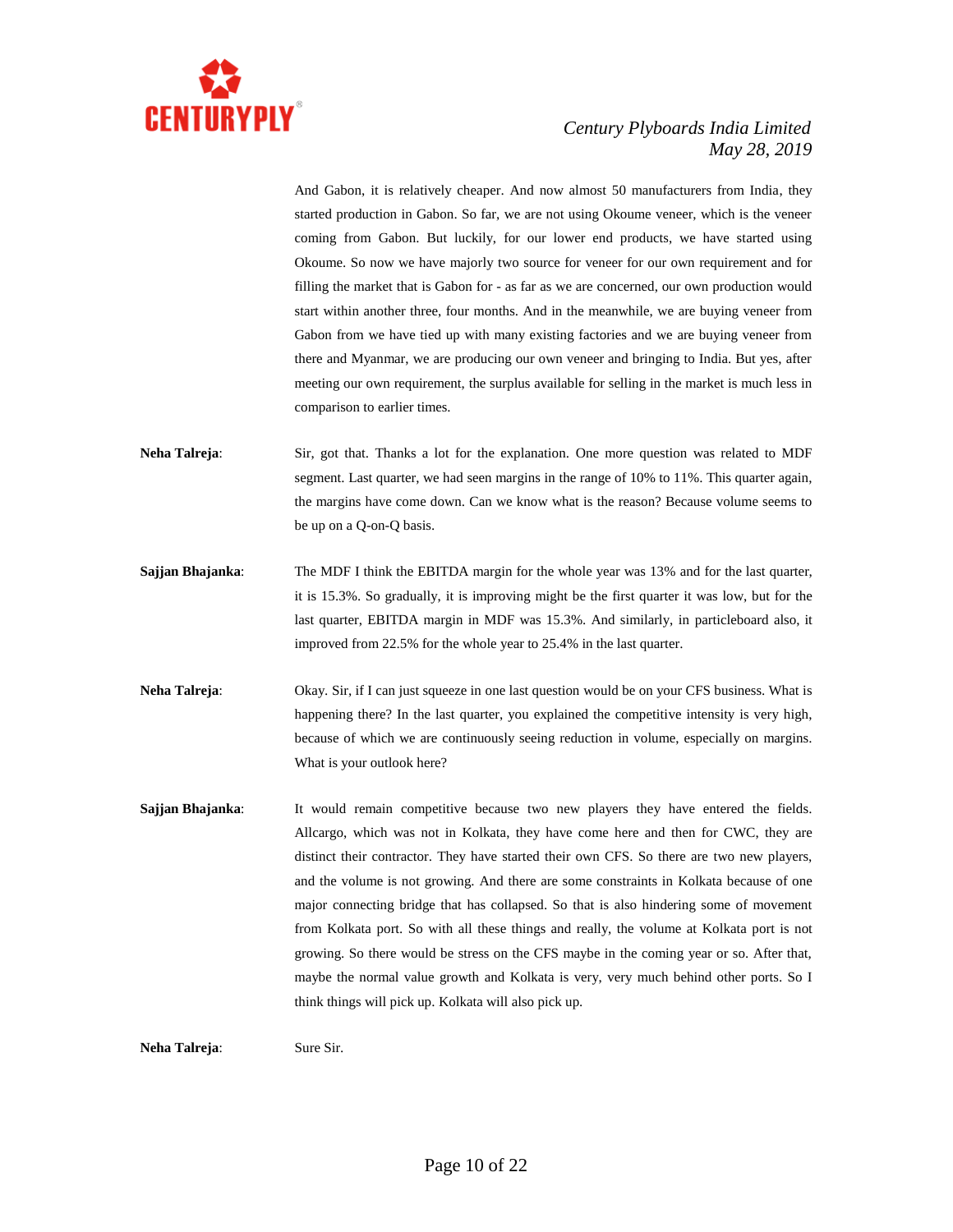

- **Moderator**: Thank you. The next question is from the line of Achal Lohade from JM Financial. Please go ahead.
- **Achal Lohade**: Thank you for the opportunity Sir. My first question was you mentioned that the CSR expenses and also the sales-related expenses were higher in this quarter. I think you mentioned Rs.15 Crores for the CSR. What it is about the sales expenses, which is kind of got bunched up in this quarter?
- **Arun Kumar Julasaria**: This is the total. In fact, Rs.15 Crores was total; the CSR donation related expenditures, around Rs.6 Crores balance was fixed.
- Achal Lohade: And then got allocated to all segments on a revenue basis, is that right?
- **Arun Kumar Julasaria**: Yes. In the ratio of turnover.
- Achal Lohade: In the ratio of turnover. Sir, my second...
- **Arun Kumar Julasaria**: Sales-related expenditures are segment-specific always. Like for laminate, it was into laminate segment to make it for veneer, the decorative veneer, it goes into plywood segment, an example, pieces for plywood, it was into plywood segment. But some common expenditure like CSR, etc, these are allocated in the ratio of sales.
- Achal Lohade: Got it. Sir, second question was you broadly indicated the breakup between Sainik and non-Sainik. I see that Sainik has grown significantly for the full year, FY2019 over FY2018, while the premium actually declined. Is my understanding right, sir?
- Arun Kumar Julasaria: Not significantly.
- **Achal Lohade**: Like 25% was the Sainik we have seen in FY2018 and now 31%, 32%?
- **Arun Kumar Julasaria**: 31%, yes. It has gone up.
- Achal Lohade: Yes. So effectively then the premium has seen a decline. Is that right?
- **Arun Kumar Julasaria**: Not exactly.
- **Achal Lohade**: Can you help us with the specific volume, sir, for FY2018 and 2019? Why I am asking this specifically number, Sir, basically is it that the premium end of the market is under pressure and hence, the growth is weak and hence margin performance is also weak?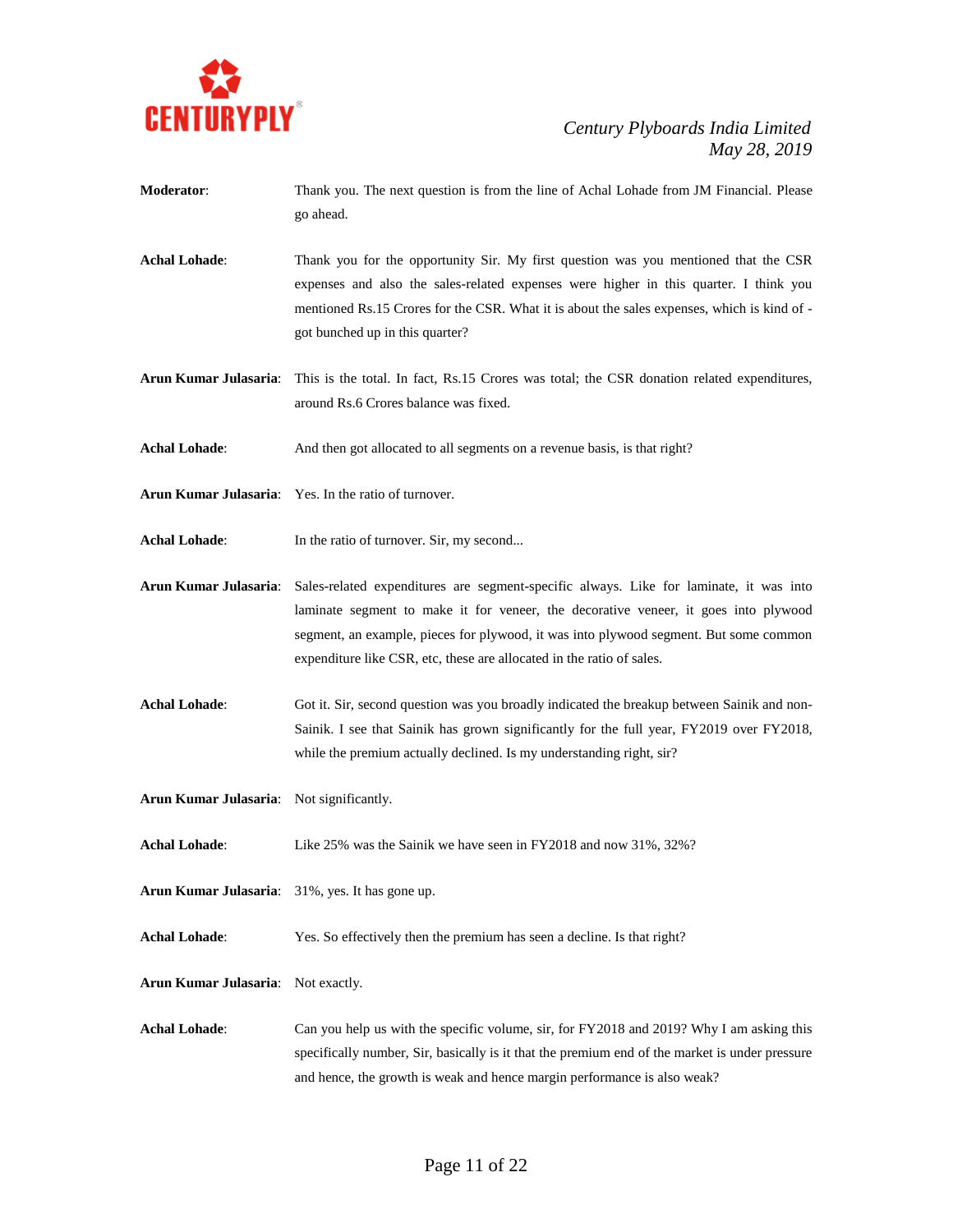

- **Arun Kumar Julasaria**: We can say that the premium margin is all flattish. It is not growing. Premium market is almost flattish.
- **Sanjay Agarwal**: Last year, growth is there about 4% to 5% growth is there in premium. I do not have the number right now, but we have neither de-grown nor grown, it is flattish.
- **Nikita Bansal**: So I will just add to this. What has happened is that we have grown by 6%. 4% has come from our premium segment. 2% has come because of the growth in Sainik segment. Obviously, the overall growth if you see in Sainik would be in double-digit, but when you compare it in the whole portfolio itself, so it lends to about 2% extra growth from last year.
- Achal Lohade: Got it. The other question I had, if I look at the difference between the standalone profit and the consolidated profit, I see the loss has increased from Rs.3 Crores to Rs.10 Crores for full year FY2019 vis-à-vis FY2018. Can you help us understand which subsidiaries are making losses and how do you see it going forward?
- **Arun Kumar Julasaria**: I could tell you that our Laos operations have brought us loss of around Rs.7 Crores and Myanmar operations have brought us a loss of around Rs.6 Crores. And around Rs.3 Crores was profit from our Roorkee subsidiary. So in total, Rs.10 Crores were the loss.
- **Achal Lohade**: Okay, understood. And you mentioned basically in terms of the MDF, you are already at almost full utilization. So what is the plan on the new capacity? Are we looking at the new capacity additions...?
- **Arun Kumar Julasaria**: So in MDF this year, we operated at 67% on an average for the whole year. So still, there is scope to go up to 90% practically. And of course, we are sure that within a quarter or maximum two quarters we should reach at this peak 90% and you are right. You rightly said we should look for addition of the capacity to maintain our dominance in the market and further Mr. Bhajanka will tell you more about it.
- **Sajjan Bhajanka:** Actually, we have that provision in the existing plant like we have acquired expansion land, electrical substation also with additional capacity and as even said we have constructed that time taking in account of future expansion. So now and like the various furniture are required in the market, so from one line to secure many products and many businesses, we are finding it difficult. And then there is robust demand in the market. And we are expecting that the MDF demand would further grow at the cost of the low-end plywoods, like cheaper plywoods. And so we are planning to expand our MDF capacity by around 60%, so add another 400 cubic meter capacity and of course, from the new plant would be much less in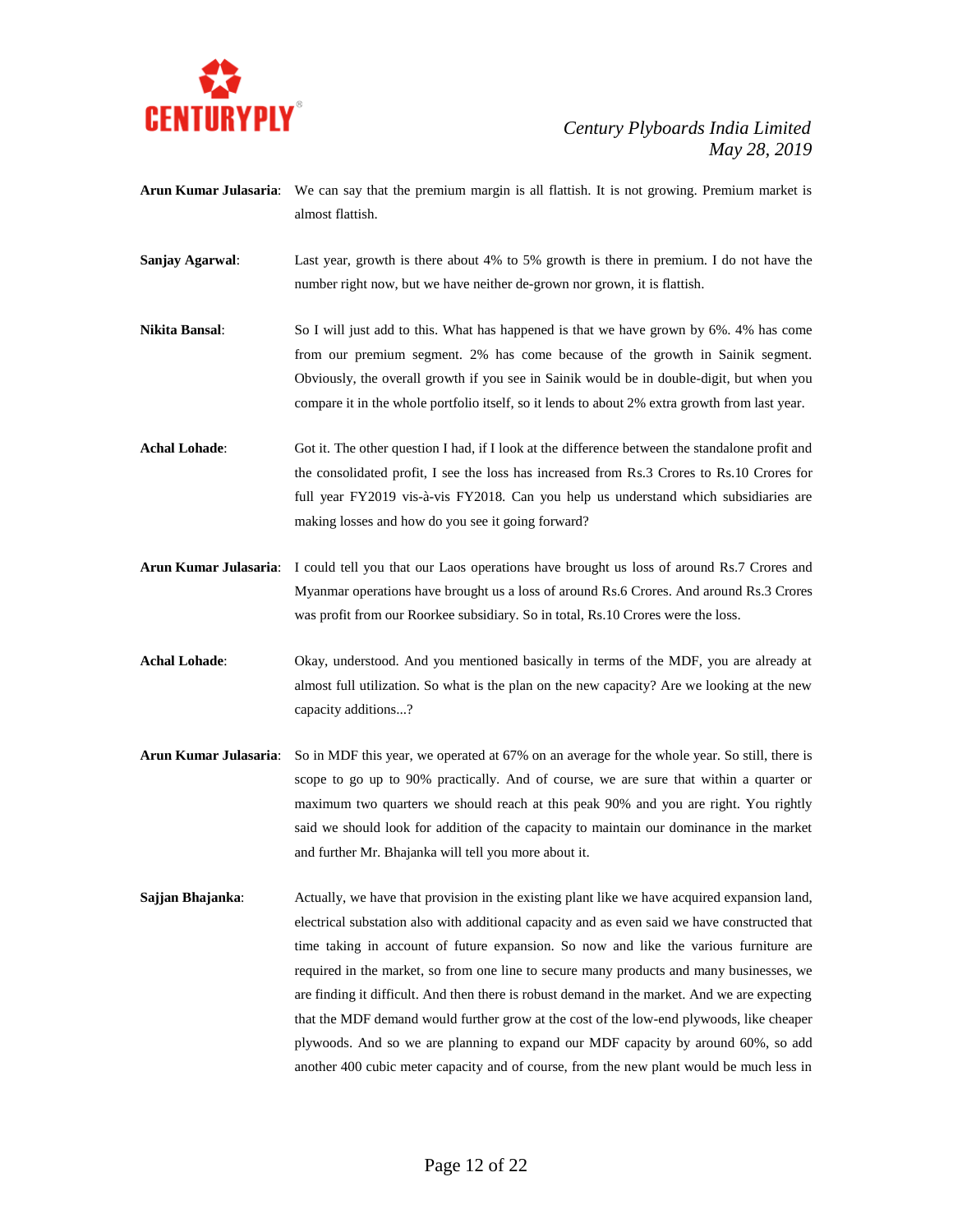

comparison to earlier cost. We are expecting, at Rs.150 Crores investment, we shall increase the capacity from 600 cubic meter to 1000 cubic meters.

Achal Lohade: Has that plant finalized? Or it is still on the drawing board stage, Sir?

- **Sajjan Bhajanka:** Still under negotiation and nearing and other things are more or less complete. And we are going for the same supplier of the existing plant. We think they are one of the largest manufacturer in the world of MDF plants, is a Chinese company and moreover, that company is the best of all the European suppliers as well. And the European suppliers, partly, they are now supplying from China under the 30% part and other things. And even the Chinese companies, there are critical equipments and sensors and other things they are also importing from Europe. So in that way, we have a mix of Europe and China, and we are going for the existing suppliers.
- **Achal Lohade**: Got it. Sir, last question if I may, in terms of the volume growth expectation in the margin for plywood, MDF and laminate segment, please, for FY2020?
- **Sanjay Agarwal**: Yes. I think first to laminate Keshav will explain.
- **Keshav Bhajanka**: Yes. I think for all three products, we are going to look at double-digit flat growth. And in plywood, you have seen that has not happened this year, but we have various strategies in place for the current financial year. MDF, as the CFO already suggested, we have 64% capacity utilization. We have room to go up to 90%. We will be definitely be targeting 80% plus capacity utilization. And in laminates, we will be looking at a growth of closer to 15% to 20%.
- Achal Lohade: And in terms of margins, if you could.
- **Keshav Bhajanka**: In terms of margins, MDF margins are going to remain to be what they are today. As I have already said, there is pressure in the MDF segment with regards to pricing. It is now somewhat stable. Going forward, we are expecting price to remain more or less consistent. At the same time, with capacity utilization, we should be looking at the same EBITDA margins, if not slightly higher. In plywood, last quarter, the main reason for the drop in profit or drop in EBITDA margin was because of allocation. And I think going forward, EBITDA margins in plywood are going to remain flattish from what they were last year. In terms of laminate, the raw material cost increase has been passed on to the market. So slowly, we will be looking at a higher EBITDA margin, but the quantum of that will be difficult to state at the moment.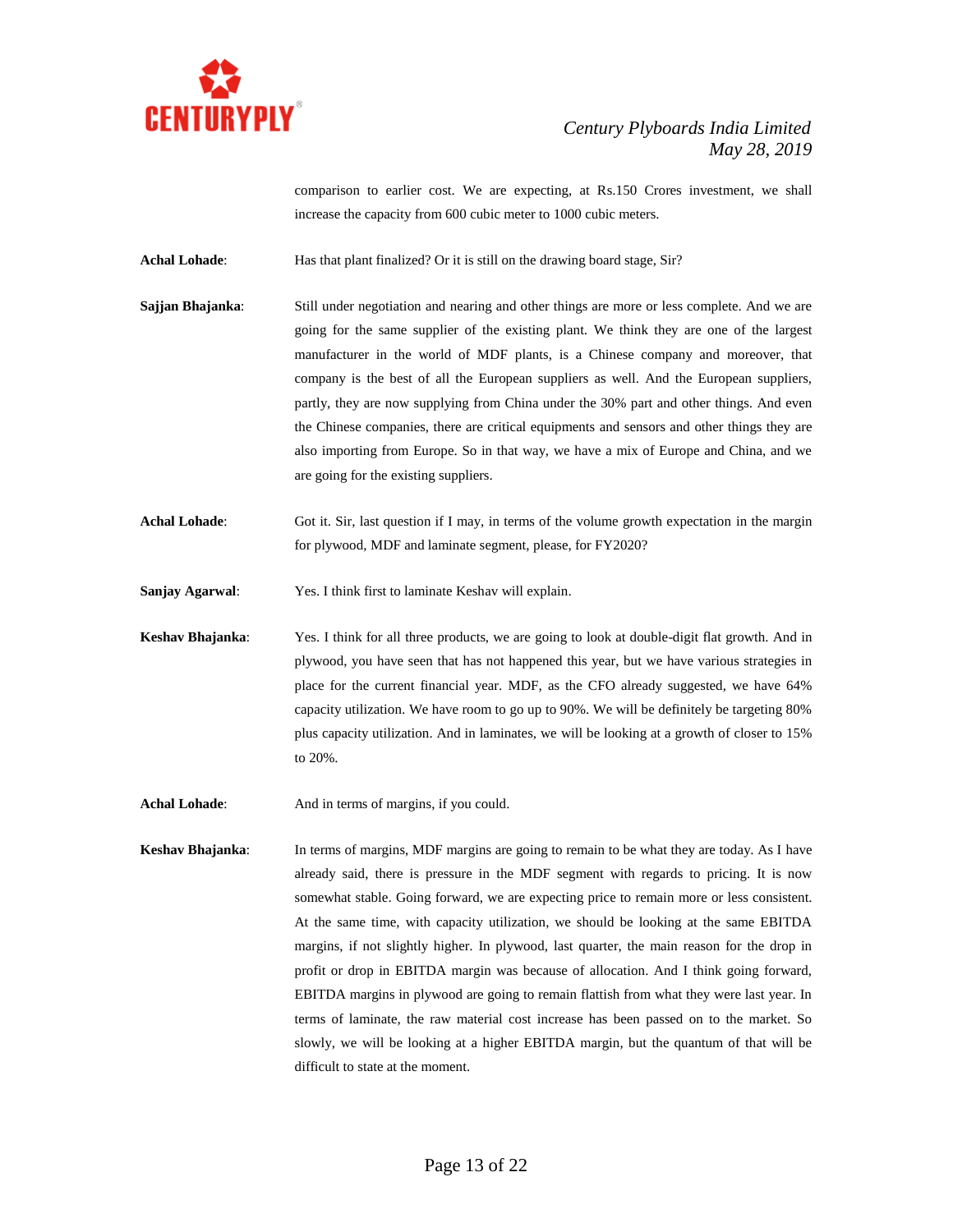

| <b>Achal Lohade:</b> | Thank you so much for the answer.                                                                                                                                                                                                                                                                                                                                                                                                                                                                                                                                                                                                                                                                                                                                                                                                          |
|----------------------|--------------------------------------------------------------------------------------------------------------------------------------------------------------------------------------------------------------------------------------------------------------------------------------------------------------------------------------------------------------------------------------------------------------------------------------------------------------------------------------------------------------------------------------------------------------------------------------------------------------------------------------------------------------------------------------------------------------------------------------------------------------------------------------------------------------------------------------------|
| Moderator:           | Thank you. The next question is from the line of Pranav Mehta from Equirus Securities.<br>Please go ahead.                                                                                                                                                                                                                                                                                                                                                                                                                                                                                                                                                                                                                                                                                                                                 |
| <b>Pranav Mehta:</b> | Thank you for taking my question. Sir, just wanted to understand on the plywood side, has<br>there been any price taken by you or unorganized guys in last five to six months?                                                                                                                                                                                                                                                                                                                                                                                                                                                                                                                                                                                                                                                             |
| Sanjay Agarwal:      | You see the unorganized guys have announced some price increase, but then that has not<br>been made any effect in the market because they are getting competition from MDF and the<br>market is really not picking up still. As far as we are concerned, we have not done any price<br>increase. But yes, on 20th of this month, we have taken a meager 1% price increase actually<br>on all our products. So yes, that is okay just to take care of the expenses increase and all<br>that actually.                                                                                                                                                                                                                                                                                                                                       |
| <b>Pranav Mehta:</b> | Okay. Sir, secondly, can you share the pricing differential between cheap plywood and<br>MDF currently? As you are saying that MDF has started replacing cheap plywood, so what<br>would be the pricing differential between the two products?                                                                                                                                                                                                                                                                                                                                                                                                                                                                                                                                                                                             |
| Sanjay Agarwal:      | Yes, 19 mm MDF will cost maybe Rs.25 a square feet and the plywood of that nature will<br>cost maybe Rs.40 or Rs.42 a square feet. So there is the difference. It is not replacing in all<br>the uses but many, many uses, now it is able to replace.                                                                                                                                                                                                                                                                                                                                                                                                                                                                                                                                                                                      |
| <b>Pranav Mehta:</b> | Okay. And you think that this difference will continue going forward as well since I think<br>the cost of cheap plywood has been going up for the unorganized guys if I am not mistaken.                                                                                                                                                                                                                                                                                                                                                                                                                                                                                                                                                                                                                                                   |
| Sanjay Agarwal:      | Yes, actually, you see the cost of raw material in MDF is declining. 47% is the cost of raw<br>material in case of MDF maybe, but in case of plywood, the cheap plywood, really, is about<br>maybe 70%, 75%, 80% is the only raw material cost. So their cost will only go up and up.<br>And even today, you must have seen that Modi government has now decided to start billing<br>on GST server. So they will start only with the big companies today. But maybe in a year's<br>time or maybe 1.5 years, 2 years, they will ask everybody else to start billing on the GST<br>mode, on the GST server. If they do that, then whatever the tax duty evasion happening,<br>even that cannot happen after that actually. So yes, it is very slow road to whatever we<br>expected with the GST story, but in India, yes, that is the truth. |
| <b>Pranav Mehta:</b> | Okay. And Sir one last                                                                                                                                                                                                                                                                                                                                                                                                                                                                                                                                                                                                                                                                                                                                                                                                                     |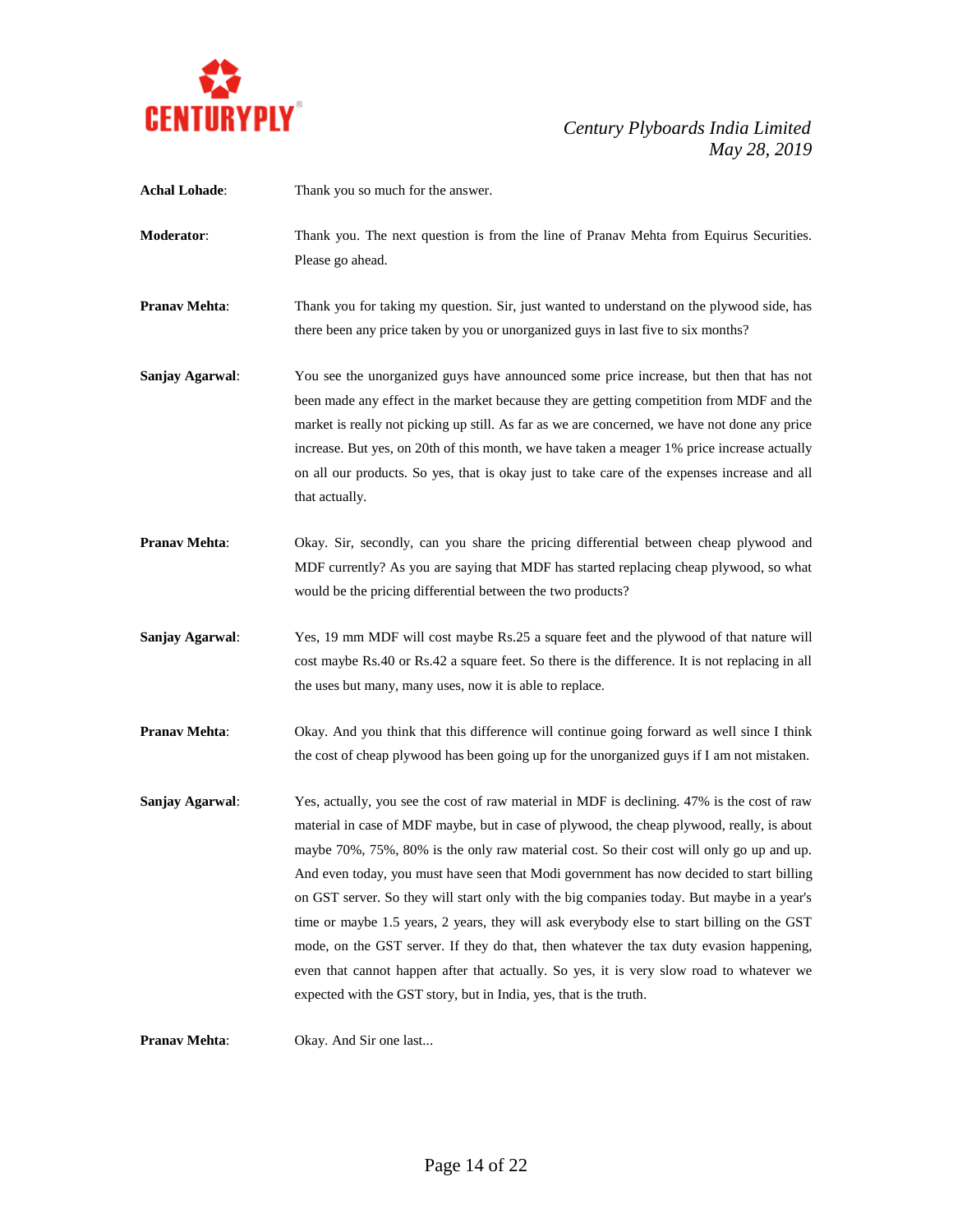

- **Sajjan Bhajanka:** I would like to correct, the MDF available at around Rs.30 per square feet. 19 mm MDF is between Rs.30 to Rs.32 and plywood is what Sanjay said, around Rs.40, cheaper plywood, 19 mm per square feet.
- **Pranav Mehta:** Okay. And Sir, on the particleboard side, you are seeing pretty strong growth coming in. So what is your take for next two years? So will this growth continue? And is particleboard one of the products which is competing with cheap plywood as well?
- **Sajjan Bhajanka**: Yes, particleboard, particularly our existing capacity only in Tamil Nadu, Chennai plant and which is running at 100% plus capacity. Our capacity was around 5000 cubic meter a month. And now we are achieving 5500, 5600, like that, so almost 10%, 15% more than excess capacity utilization in there. And most of what we are selling, we are selling value added product that is that pre-laminated particleboard. So raw particleboard or plain particleboard sell at hardly 20% to 25% and 75% plus is the regulated product. And we have got a license for a particleboard and MDF factory in UP.

So first, we shall start with particleboard there because particleboard main risk is from imports and from UP, UP in itself is likely to be a big market for particleboard because for the low-end furniture, particleboard is a main raw material. And these factories are growing in UP. New factories are coming up and other things, so we are expecting in time to come there would be good indigenous demand in UP. And then the import would be less competitive because nearest port to the UP are either Kandla or Kolkata or Vizag, so logistics costs cost per cubic meter around Rs.3000. So that would be extra cushion for the factory in North India and presently, not much capacity in North India in full of particleboard. So we are planning one factory of around 500 cubic meter per day capacity in particleboard in UP. And we have some incentive package also, like whatever would be our local sell as GST on that, up to the extent of 200% of our investment would be available to us as subsidy.

- **Moderator**: Thank you. The next question is from the line of Sriram Rajaram from Sundaram Mutual Fund. Please go ahead.
- **Sriram Rajaram:** Sir, what is the current capacity of plywood?
- **Arun Kumar Julasaria**: We can produce around 210000 cubic meter per day now.
- **Sriram Rajaram:** 210000. But you said utilization is around 75%, but I see volumes are more than that, right, 2 lakhs 30 I think.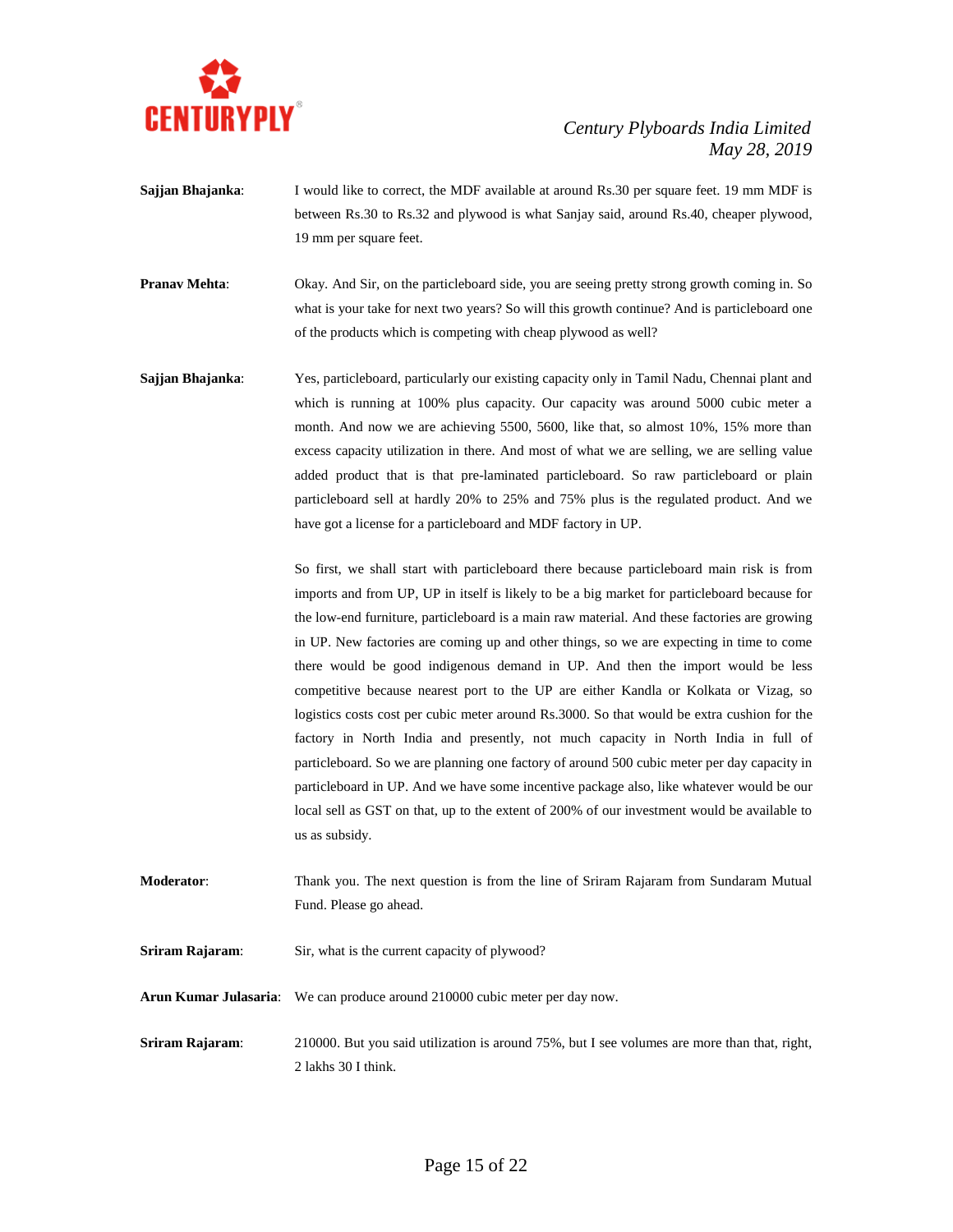

- **Arun Kumar Julasaria**: Yes. In that case, we will have to include capacity of our subsidiary. If we see it on consolidated basis, then capacity is more, which is around 240000.
- **Sriram Rajaram**: 240000, okay.
- **Arun Kumar Julasaria**: Yes. In this standalone that is turning material.
- **Sriram Rajaram**: Yes. Sir, this particleboard which you mentioned, what is the investment for the 500 cbm per day? And when is it likely to come up?
- **Sanjay Agarwal:** Rs.120 Crores to Rs.125 Crores.
- **Keshav Bhajanka**: It will be around Rs.120 Crores to Rs.125 Crores and the time taken to establish the plant would be 12 months from the time that we finalize on the line. Once the line is procured within 12 months, we can set up this plant.
- **Sriram Rajaram:** So the same applies for MDF, 12 months, from the date of finalization.
- **Keshav Bhajanka**: In MDF, we will try to do it faster because it is in the existing plant and a lot of the infrastructure would already be ready. So from the date of finalization, we should be able to complete it well within 12 months.
- **Sriram Rajaram**: Thank you so much.
- **Moderator**: Thank you. The next question is from the line of Raunak Dalal from Ambit Capital. Please go ahead.
- **Raunak Dalal**: Thank you for taking my question. So my first question was on the working capital days. Sir, payable days have come down to 26. So anything you can tell us about your working capital days? Second is that what would be your return on capital employed, if you can share, on the MDF front? Because I believe that earlier at around EBITDA margin of 18% to 20% or rather I had seen that ply and MDF have a similar return on capital, but however, now it is possibly much lower return on capital versus ply. So can you just tell us the return on capital by division? Anything that you can share?
- **Arun Kumar Julasaria**: Replying to your first part of the question regarding working capital cycle, we have reduced the payables mainly on buyers' credit. This buyers' credit, we are availing in foreign exchange. We are deferring our foreign exchange payment. As I mentioned in my earlier remarks that in order to derisk ourselves from foreign exchange risk, which was happening this year due to erratic movements in foreign exchange, we have consciously reduced our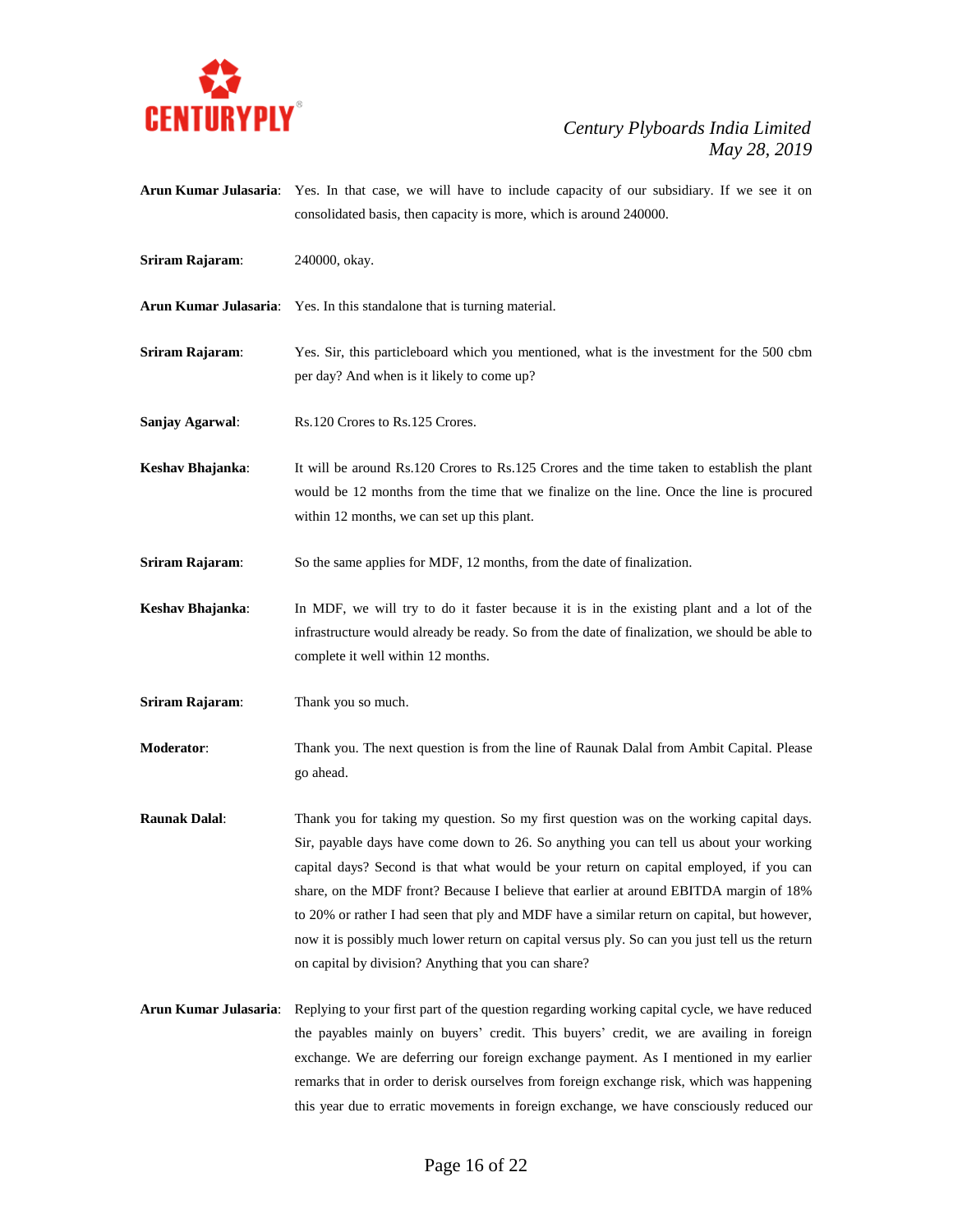

exposure in foreign exchange. So whatever impact you are seeing in working capital cycle is mainly due to that only. Otherwise, if you see all other parameters like debtors, inventory, inventories almost same, but debtors have drastically reduced only because payables have come down by 33 days, overall working capital cycle have gone up by 24 days. Do you want to know anything more on that?

**Raunak Dalal:** No, that is fine, sir. The second one...

**Arun Kumar Julasaria**: Regarding return on capital employed for MDF only, at the moment, I have not calculated figures separately. I can come back to you separately. But by thumb rule, return on capital in MDF is 2% more than EBITDA margins. In this figure, I will have to calculate and come back. I can tell you ROCE at company level.

**Raunak Dalal:** No, I have that. Sir, what about maybe on ply?

**Arun Kumar Julasaria**: You want to know ROCE at segmental level? I have not calculated yet.

**Raunak Dalal**: Okay, thank you.

**Moderator**: Thank you. The next question is from the line of Rohit Dokania from IDFC. Please go ahead.

**Rohit Dokania**: Good afternoon. Thank you for the opportunity. Sorry, I joined the call a bit late. I might be repeating the question. Can you talk about the sort of overall MDF industry in terms of what kind of capacity utilization is the industry working at? Also on the pricing trends, also what kind of new capacity is coming in over the next sort of 6 to 12 months?

**Sajjan Bhajanka**: I will take you back maybe 30 years back when India had its first two plants, Mangalam and Nuchem with 100 cubic meter per day capacity. Though that took more than 25 years to sell their entire production, that is 200 cubic meters per day and in the meanwhile both of them went to BIFR and ultimately, Nuchem closed down. Then after that around 2010, all of a sudden, around 1200 cubic meter capacity came in India, new capacity Green 600, then action is there and then some small plants, Shriddi and others. And within a year, their entire production was sold. And in spite of that, the import was growing at a rate of 50%, per annum. So that continued for a couple of years, and it was good until we came into the picture. When we started production again, there were no price cuts. There was nothing, we were able to sell our entire produce, but that time, we took time to gradually reach our substantial level. And after that, then Green, they came up with a second plant in 1300 cubic meter per day capacity in South India. And Action, they commissioned 700 capacities in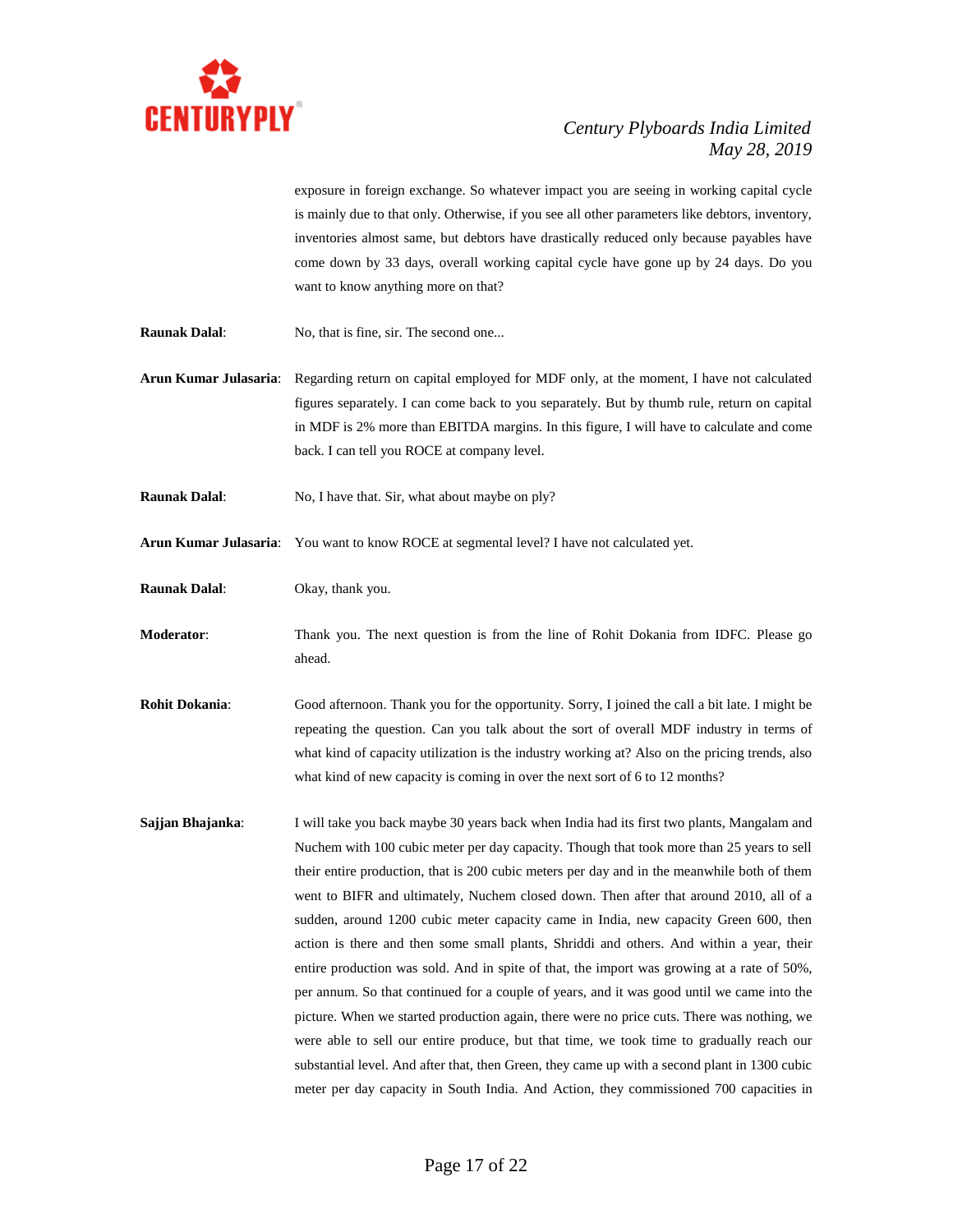

North India and there were two small plants, 200 each capacity, Pioneer and one more plant in North India, Metro.

So with that, there was all of a sudden, surplus situation in the market and more particularly, North India now what I am feeling that everybody is selling their produce, everybody able to produce to their capacity and able to sell it. But South India, there is a good competition from imports because import, the global price of MDFs and particleboard has gone down substantially. And South India like starting from Kolkata to downward, to the East Coast to Western Coast up to the Kandla, every 200 kilometers, there is a port, and material is being imported. So the MDF industry as a whole, I feel that in South India still would be continued for some more time. In North India, if substantial capacities do not come then I do not foresee any problem because market growth in North India would be there. The MDF is gradually replacing plywood, at least lower end plywood.

And when we compare with China, the situation is quite bleak. But China, their MDF capacity is around 60 million cubic meters, whereas our present capacity is around two million cubic meters. So we have a long way to go. And like particleboard also, MDF China capacity is 40 million cubic meter. Particleboard is 20 million cubic meter. And our present capacity over MDF and particleboard together is 2 million plus 1 million cubic meters. So that is there is a big scope, but in South India, I feel there would be stress for some more time.

**Rohit Dokania:** Understood, Sir. And on India level, what could be the capacity utilization of the industry including both North and South India if you can give some broad figures?

- **Sajjan Bhajanka**: There is one change that what I perceive that North Indian factories that will rely on North Indian market only because sending material to South India and incurring logistic costs and selling it at a lower price than in North India, so I think this is not viable economically and logistically. So North India, what I feel the present capacity is almost equal to the market demand. And South India's capacity, less demand is very high in South India but only distorting factor is the imports.
- **Rohit Dokania**: Understood. Okay. And what is the overall growth Sir in the industry as far as the MDF is concerned, with north and South?
- **Sajjan Bhajanka**: The organized data is not available.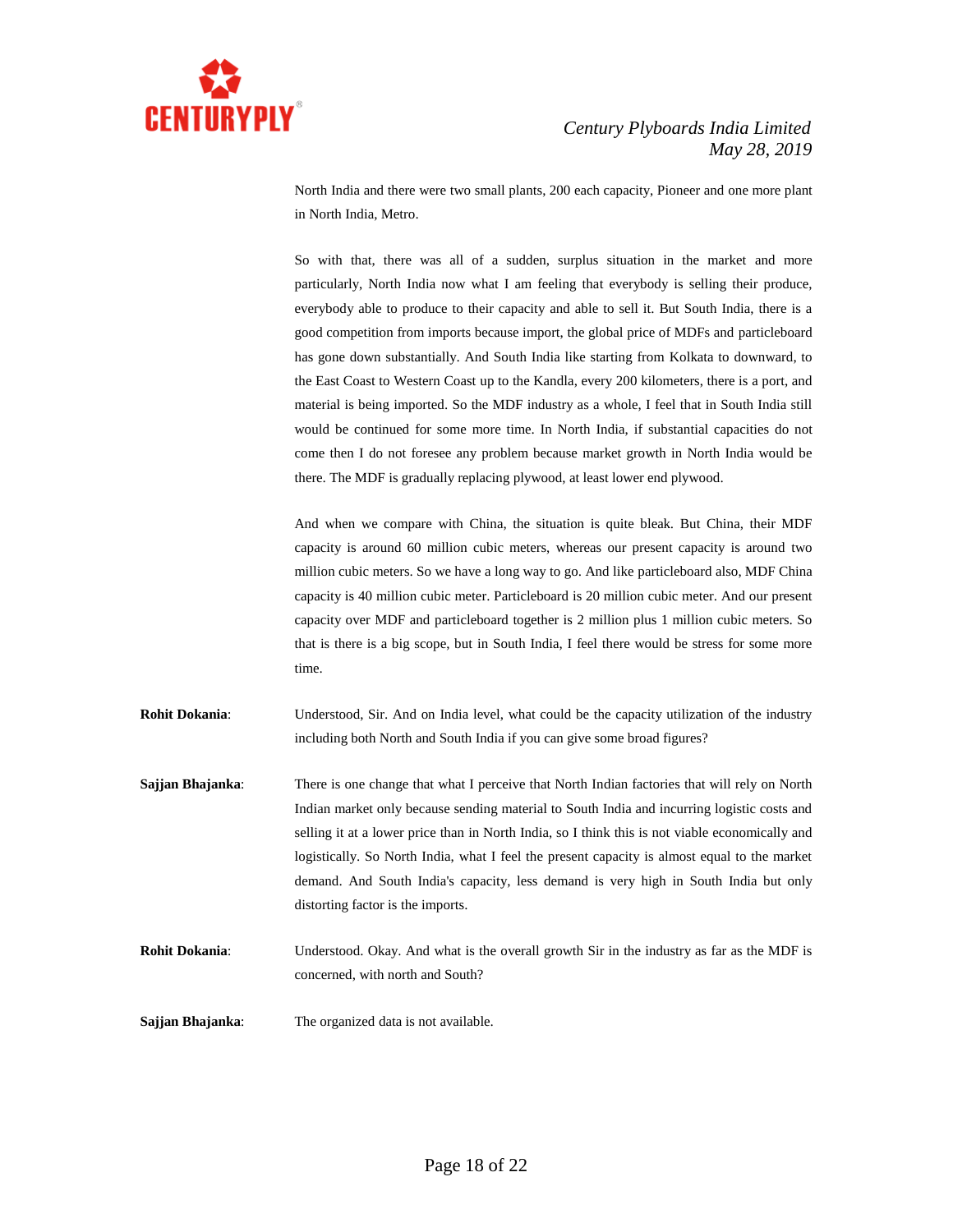

- **Keshav Bhajanka**: I think we can look at a 20% figure, even though we do not have completely organized data available. But the industry trend, it is going by 20%. And as the rate of substitution of plywood has picked up like most of the market is saying then could even be higher.
- **Rohit Dokania**: Understood. Just one last question from my side. Can you talk about the capex that we plan to incur this fiscal in FY2020?
- **Keshav Bhajanka**: You see, as of now, the fixed capex is not substantial. There is an investment that we foresee in the plywood unit in Hoshiarpur, which until now we are not very sure about the timing. So it could be now. It could be in the future. It could be postponed. Other than that, I do not think there is a small investment in the Veneer Unit in Gabon to Rs.22 Crores odd and that would the total investments for the year. However, having said that, as you know, we are under discussions for two new projects, the particleboard plant in Uttar Pradesh and the expansion of the MDF plant in Hoshiarpur. So once we freeze on these, we will update you.
- **Moderator**: Thank you. The next question is from the line of Rajesh Kothari from AlfAccurate Advisors. Please go ahead.
- **Rajesh Kothari:** Sir, in terms of MDF versus plywood, if you look at you are seeing that Sainik growth has been significantly higher than the overall plywood segment. So what is the average price of Sainik?
- **Nikita Bansal**: So the average price that we have in Sainik for commercial brand as well as the waterproof brand, so the waterproof brand sells at around, with including GST, around Rs.95 whereas other commercial brand sells around Rs.63 plus GST.
- **Rajesh Kothari:** I see. So of the total industry, you mentioned that in South, the MDF industry is facing issues because of the competition from imports and what would be the import price compared to the North India prices?
- **Sajjan Bhajanka:** Like North India, now our average realization is around Rs.20000 per cubic meters. And the landed cost at South Indian ports including taxation duty, it is somewhere between Rs.14000 to Rs.15000 depending on the port and the location.
- **Moderator**: Thank you. The next question is from the line of Ashish Kumar from Infinity Alternatives. Please go ahead. Due to no response, we move to the next question, which is from the line of Manoj Bahety from Carnelian Capital Advisors. Please go ahead.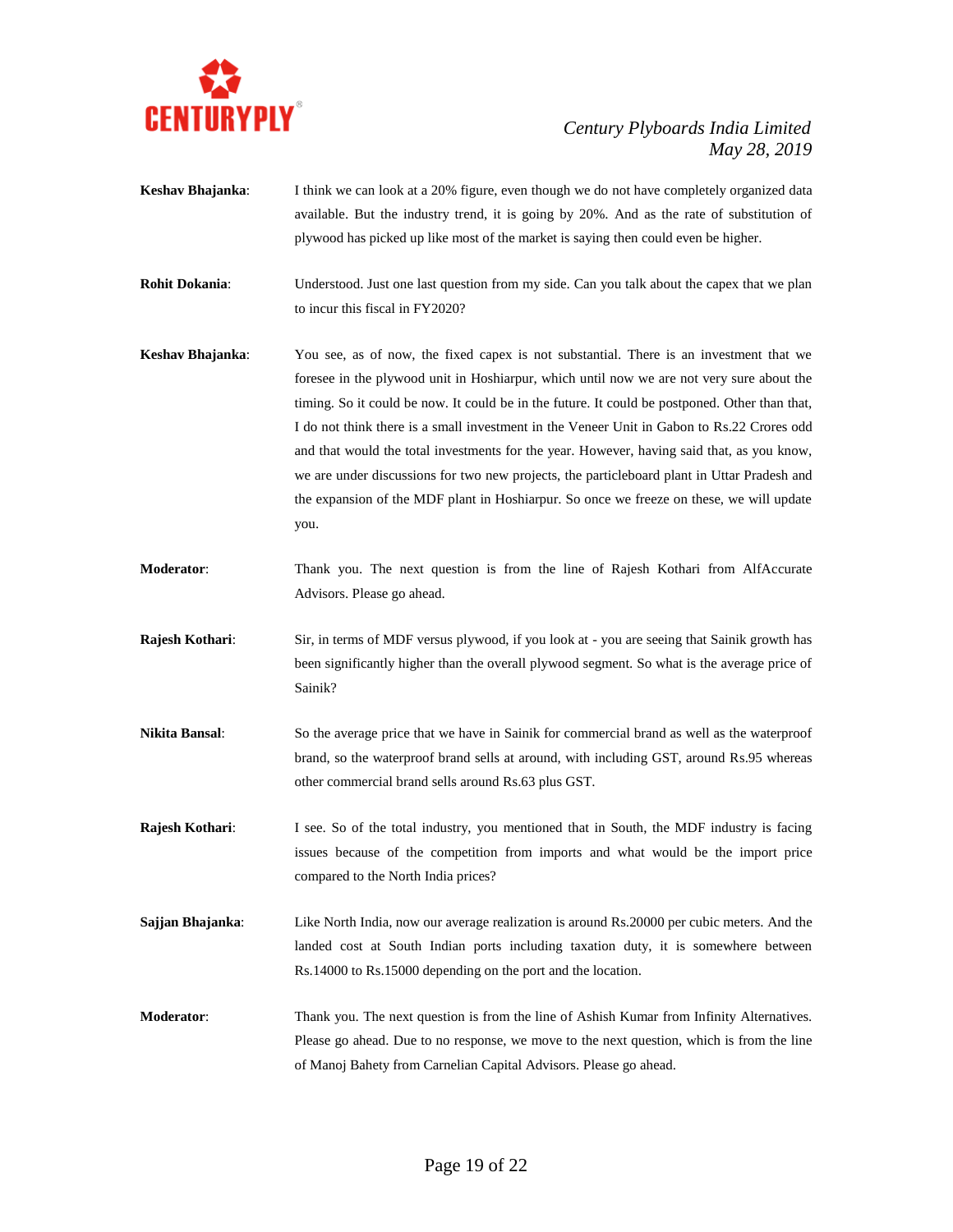

- **Manoj Bahety:** Thanks for taking my question. Sir, my first question is like how do you see incremental return on capital employed on MDF since you are planning further capex there with 1x kind of fixed asset turnover and 14%, 15% margin as well as investment in working capital. Will it be dilutive to our overall ROC and ROE profile of the company?
- **Keshav Bhajanka**: So in terms of the new capex, we are looking at an expenditure of under Rs.150 Crores with a capacity of 470 cubic meters. So if you look at our current capacity, it is at about 600 cubic meters and at 100%, we should be able to generate turnover Rs.400 Crores plus. So what I am saying is, with the Rs.150 Crores expenditure, we should be looking at total revenue of Rs.300 Crores, which is a ratio of 1:2, the reason being that we have already created some of the infrastructure and the new line that we are setting up is going to take advantage of existing facilities. So when you are comparing ROCE instead of thinking 1:1. It should be 1:2. Secondly, currently, you are seeing the ROCE as lower because the EBITDA margins in the industry have fallen because of the supply glut. This supply glut is not something that is going to last for the foreseeable future. I believe with the industry going at 20%, as far as calculations, the overall supply position in the industry, all capacities will be operating at 80% plus from December next year, December 2020. Considering our plant will take at least 9 to 12 months from the date we finally decide on it, our plant should be hitting the market somewhere around that. So I do not think that these EBITDA figures should be taken into consideration. By the time the plant comes into operation, EBITDA should be higher and the asset turnovers from this plant or the additional capacity would be 1:2.
- **Manoj Bahety**: Sir, but overall basis it will be still 1:1, right, if I see your original investment as well as the new investment. So if I see MDF as a whole, so your overall asset turnover ratio with 14%, 15% kind of EBITDA margin and also working capital investment. So do you think it will be around 10%, 12% kind of return profile on an overall basis?
- **Keshav Bhajanka**: If you look at the total capacity today, we have set up Rs.350 Crores worth of capacity. The turnover is likely to be at around Rs.400 Crores plus actual utilization. The additional capacity will cost Rs.150 Crores and the turnover is likely to be Rs.300 Crores plus. So the total turnover we will be looking at would be Rs.700 Crores plus from a total investment of Rs.500 Crores. That is not 1:1. That will be closer to 1:1.5. And secondly, the EBITDA margins are so subdued right now because of the supply glut. Once the supply glut clears up, maybe over the course of the next year or so, the EBITDA margins will definitely shoot up. So this is a short-term phenomenon. It will affect us in the short term. But I believe, going forward, the ROCE from MDF is going to be substantially better.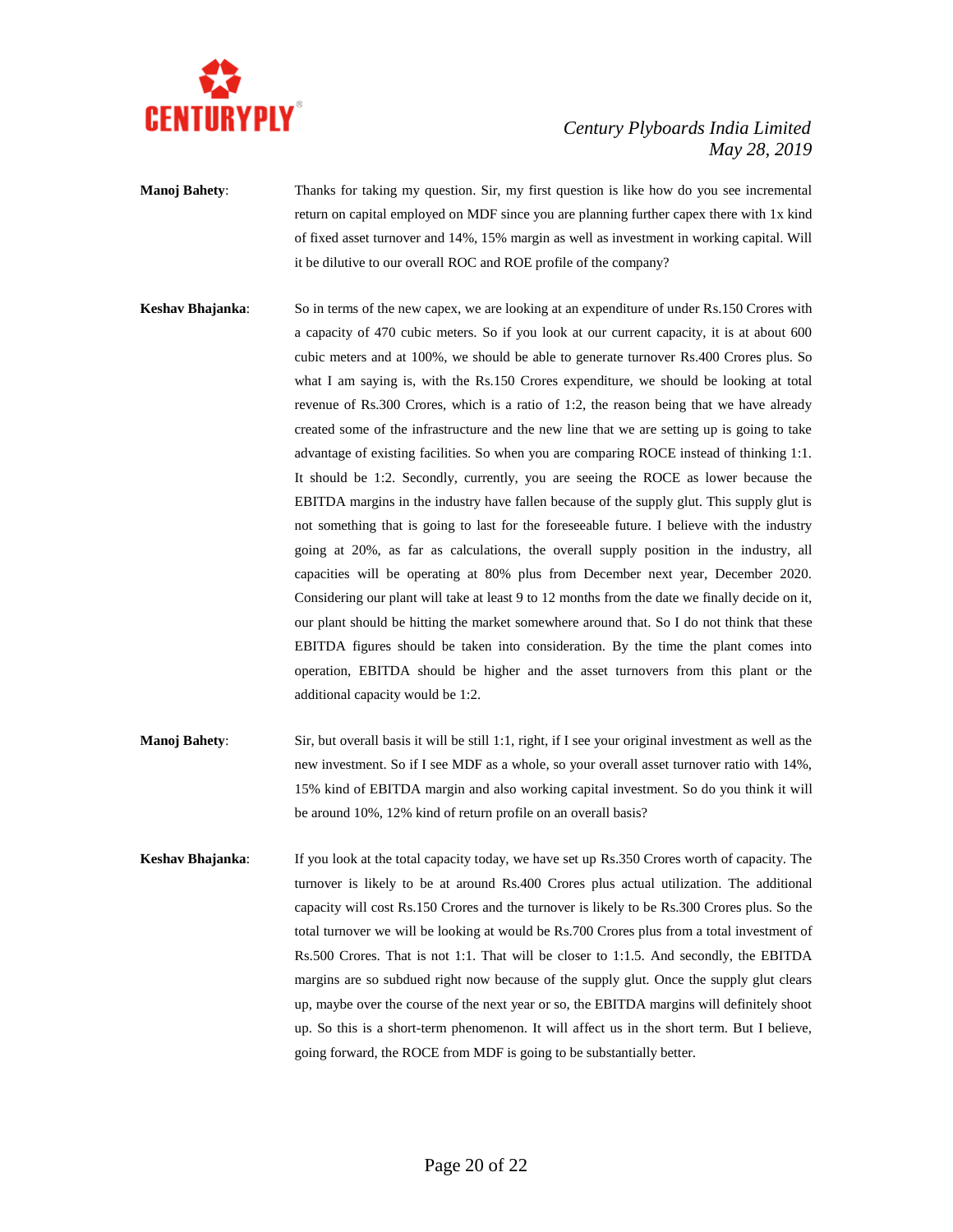

**Sajjan Bhajanka:** Actually, our original plan was to immediately starting the first phase, we shall go for the second phase. And accordingly, we have built a capacity like land we have taken around 50 acres. The electrical substation we have created for 20 megawatts. So all things were in place for the second line, but due to the market, this thing, demand/supply ratio and the equation, we have delayed our decision by almost 1.5 years. So now we feel it is the right time because it will take almost one year to commission the new capacity. And by that time, we feel there would be substantial demand and more particularly in North India because no big capacity is coming. Nothing in the pipeline, nothing in the channel. So I think we sell first with the new capacity and by that time, there would be substantial demand in the market.

**Manoj Bahety**: Thank you so much Sir. Thanks for the detailed explanation.

- **Moderator**: Thank you. The next question is from the line Gaurav Agrawal from E&R Advisors. Please go ahead.
- **Gaurav Agrawal**: Thank you so much Sir for giving the opportunity. You mentioned about your segment-wise EBITDA margins for FY2020. Can you give on an overall basis what kind of EBITDA margin do you expect and also, Sir, the revenue growth for FY2020?

Arun Kumar Julasaria: Pardon, you wanted to know about idea of future...

- **Gaurav Agrawal**: Yes. So you give segment-wise. What I am saying is for FY2019, you reaped 13.3% kind of EBITDA. How are you seeing this EBITDA margin for FY2020 and expected revenue growth?
- **Keshav Bhajanka**: Okay. So as we look at it by segment-wise, I believe that in the plywood segment, we would be looking at EBITDA margins similar to last year as a whole. If you look at the laminate EBITDA margins, I definitely believe that for the entire year, our EBITDA margin should be at least 200-basis points higher than what they were last year. MDF margin should look somewhat similar to what they were last year, although in the second half of the year, with additional capacity utilization, we believe that the EBITDA margins should be slightly higher. Particleboard under CFS, again, as we are running particleboard at 100% capacity, similar EBITDA margin to last year and in terms of CFS, we are facing some competitions but we are going to try to maintain EBITDA 30% plus. So blended EBITDA margin should be higher than the previous year, but I cannot exactly quantify by what extent.

**Gaurav Agrawal**: And Sir, the overall revenue growth.